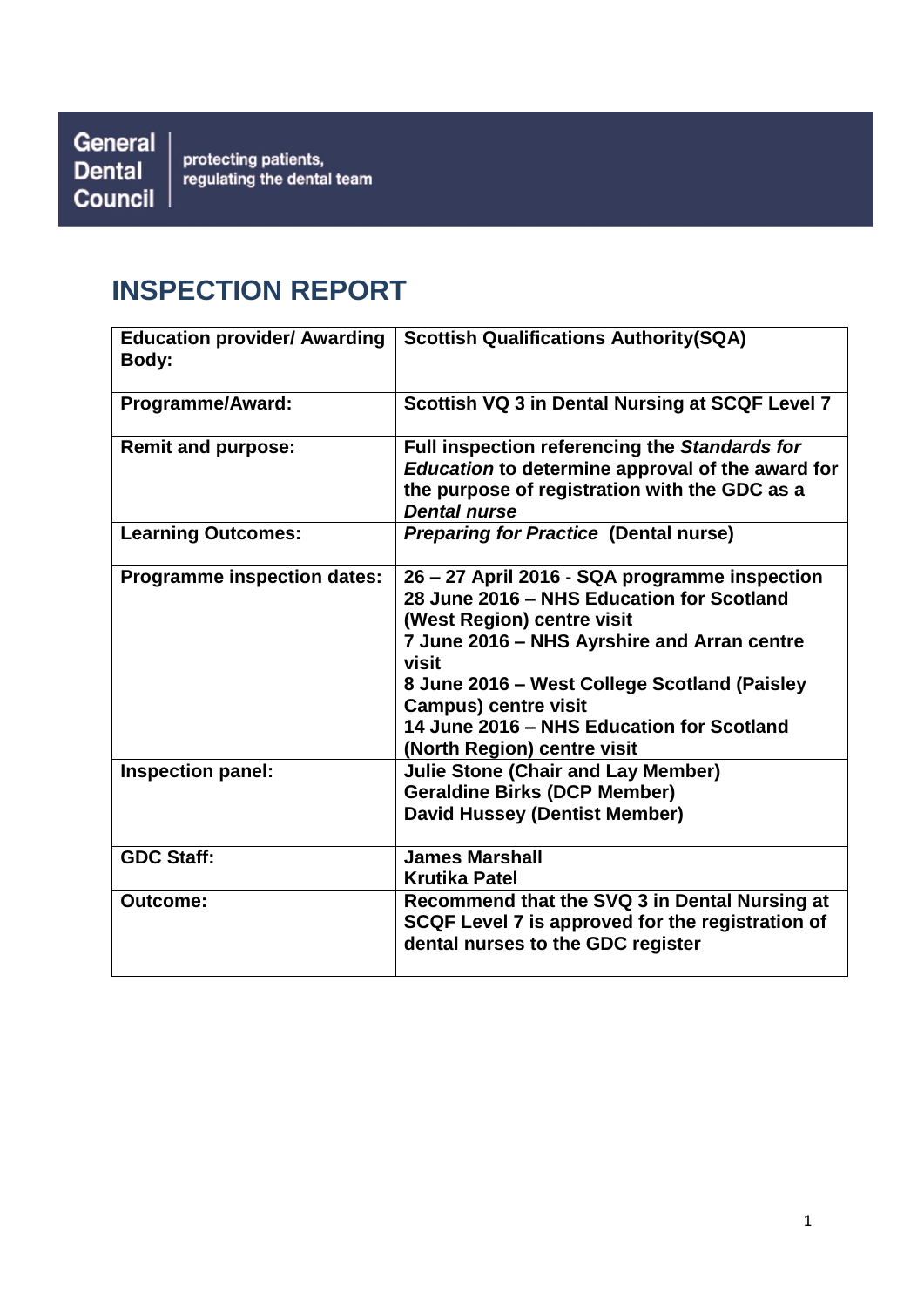# **Full details of the inspection process can be found in the Annex A**

# **Inspection summary**

The SVQ 3 in Dental Nursing at SCQF Level 7 is currently delivered by fifteen centres across Scotland. The panel visited four of these centres to sample how the programme was delivered across a variety of education providers.

In conjunction with studying for this qualification, students must also complete the Professional Development Award (PDA) in Dental Nursing at SCQF Level 7. The PDA enables students to develop the underpinning knowledge and skills to achieve the SVQ nursing qualification.

The strengths of the programme were noted by the panel as being the level of collaborative working that occurs between SQA and the various centres. Each of the centres had differences in how they delivered the qualification and the inspectors saw evidence of how good practice was shared to mitigate adverse issues that may occur from the qualifications being delivered in diverse settings. The inspectors also considered the use of external verifiers to audit centres beneficial in encouraging consistency across the student cohort. There was evidence of strong working relationships between external verifiers that enabled the sharing of good practice between individual centres. In addition, SQA arranges twice yearly meetings to which all the staff at the fifteen centres are invited with the aim of sharing updates and developments in their centres, and to share experiences which could help students on the programme. These appeared to be greatly valued by staff at the different centres.

Weaknesses in the programme identified during the inspections include: the absence of a formalised process to enable patient feedback to be collected; no external oversight of the summative assessment; and the lack of processes in place to action changes in the external environment. These issues were fed back to SQA during the first part of the inspection, and the panel was pleased to learn that SQA are currently working to address them

To ensure the end report is an accurate representation of the programme, it is important that as well as talking to staff, the panel speak with a range of students and their supervisors. Inspections are planned in advance and therefore the panel was very disappointed when both students and work placement staff did not make themselves available to speak to the inspectors, even though meetings had been pre-arranged.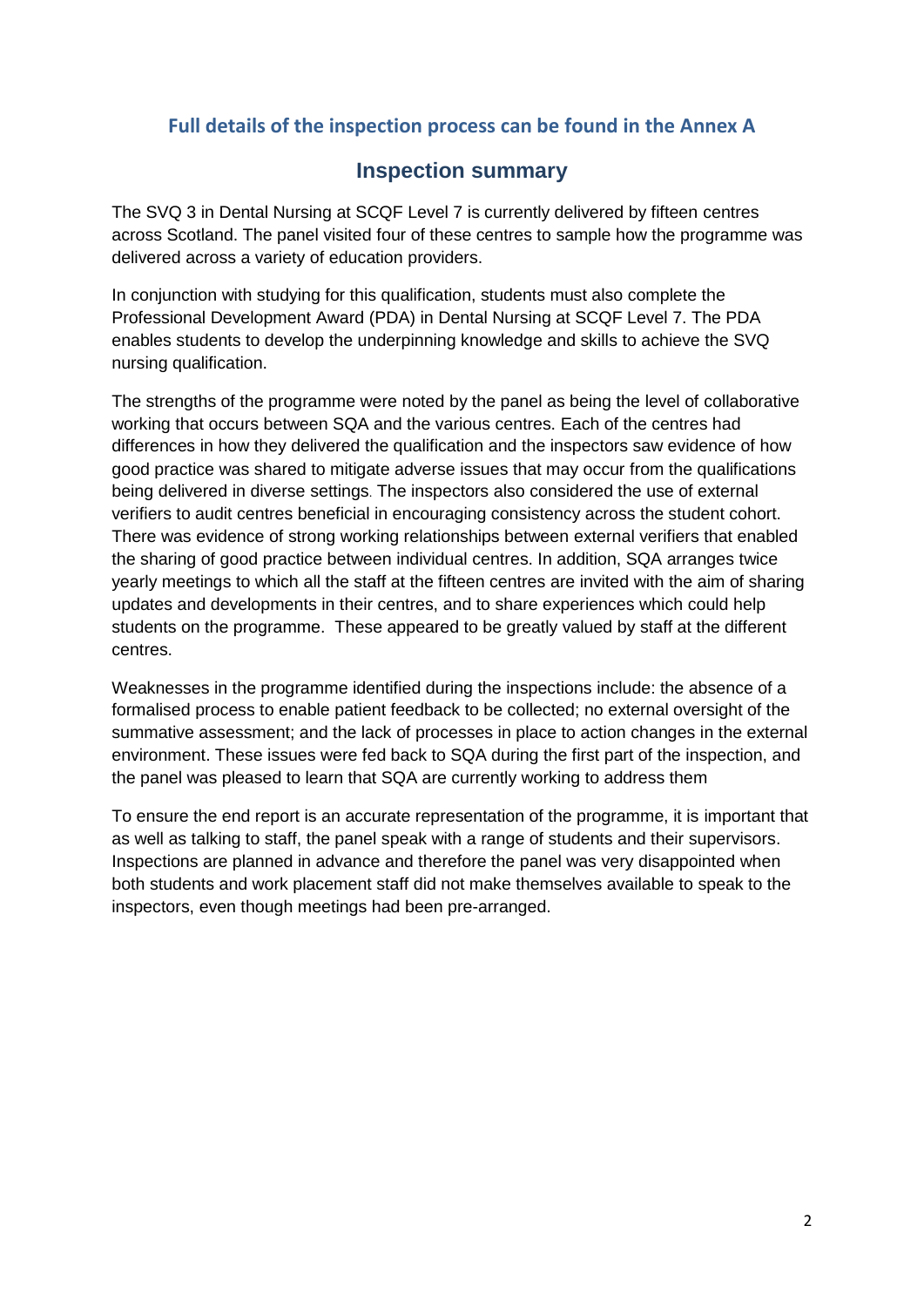# **Background and overview of Qualification**

| Annual intake:       | This may vary year on year and enrolment<br>is not fixed to a single specific date given<br>the vocational nature of the SVQ.<br>Average annual figures over the life of the<br>award range from 250 - 300 students.                                                                                                                                                                                                                                                                                                                                                                                                                                                                                                                                                                                                                                                                                                                                                                                                                                                                                                                                                                                                                                                                                                                                                                                                                     |
|----------------------|------------------------------------------------------------------------------------------------------------------------------------------------------------------------------------------------------------------------------------------------------------------------------------------------------------------------------------------------------------------------------------------------------------------------------------------------------------------------------------------------------------------------------------------------------------------------------------------------------------------------------------------------------------------------------------------------------------------------------------------------------------------------------------------------------------------------------------------------------------------------------------------------------------------------------------------------------------------------------------------------------------------------------------------------------------------------------------------------------------------------------------------------------------------------------------------------------------------------------------------------------------------------------------------------------------------------------------------------------------------------------------------------------------------------------------------|
| Programme duration:  | As this is a vocational qualification, this is<br>not restricted to a fixed delivery period.<br>Typically the duration for the SVQ is $9 - 18$<br>months.                                                                                                                                                                                                                                                                                                                                                                                                                                                                                                                                                                                                                                                                                                                                                                                                                                                                                                                                                                                                                                                                                                                                                                                                                                                                                |
| Format of programme: | The SVQ is a competence-based<br>vocational qualification which is assessed in<br>the workplace. It is covered by the<br>Assessment Strategy devised by the Sector<br>Skills Council, Skills for Health. SQA<br>requires that centres sign up to the<br>Assessment Strategy as a condition of<br>approval to be able to offer the SQA.<br>Students are assessed using a range of<br>methods including the compilation of a<br>student portfolio which evidences the<br>development of their knowledge and skills<br>as they progress through their training. This<br>is demonstrated via direct observations of<br>procedures in work placements, reflective<br>accounts and professional discussions.<br>The qualification has been mapped to the<br>learning outcomes set out in 'Preparing for<br>Practice', and is subject to an annual review<br>by the SQA.<br>The qualification comprises of 11 units:<br>Prepare and maintain environments,<br>instruments and equipment for<br>clinical dental procedures<br>Offer information and support to<br>individuals about dental services<br>and the protection of their oral<br>health<br>Provide chair side support during<br>$\bullet$<br>the assessment of patients' oral<br>health<br>Contribute to the production of<br>dental images<br>Provide chair side support during<br>the prevention and control of<br>periodontal disease and caries and<br>the restoration of cavities |
|                      | Provide chair side support during<br>the provision of fixed and removable<br>prostheses<br>Provide chair side support during<br>non-surgical endodontics                                                                                                                                                                                                                                                                                                                                                                                                                                                                                                                                                                                                                                                                                                                                                                                                                                                                                                                                                                                                                                                                                                                                                                                                                                                                                 |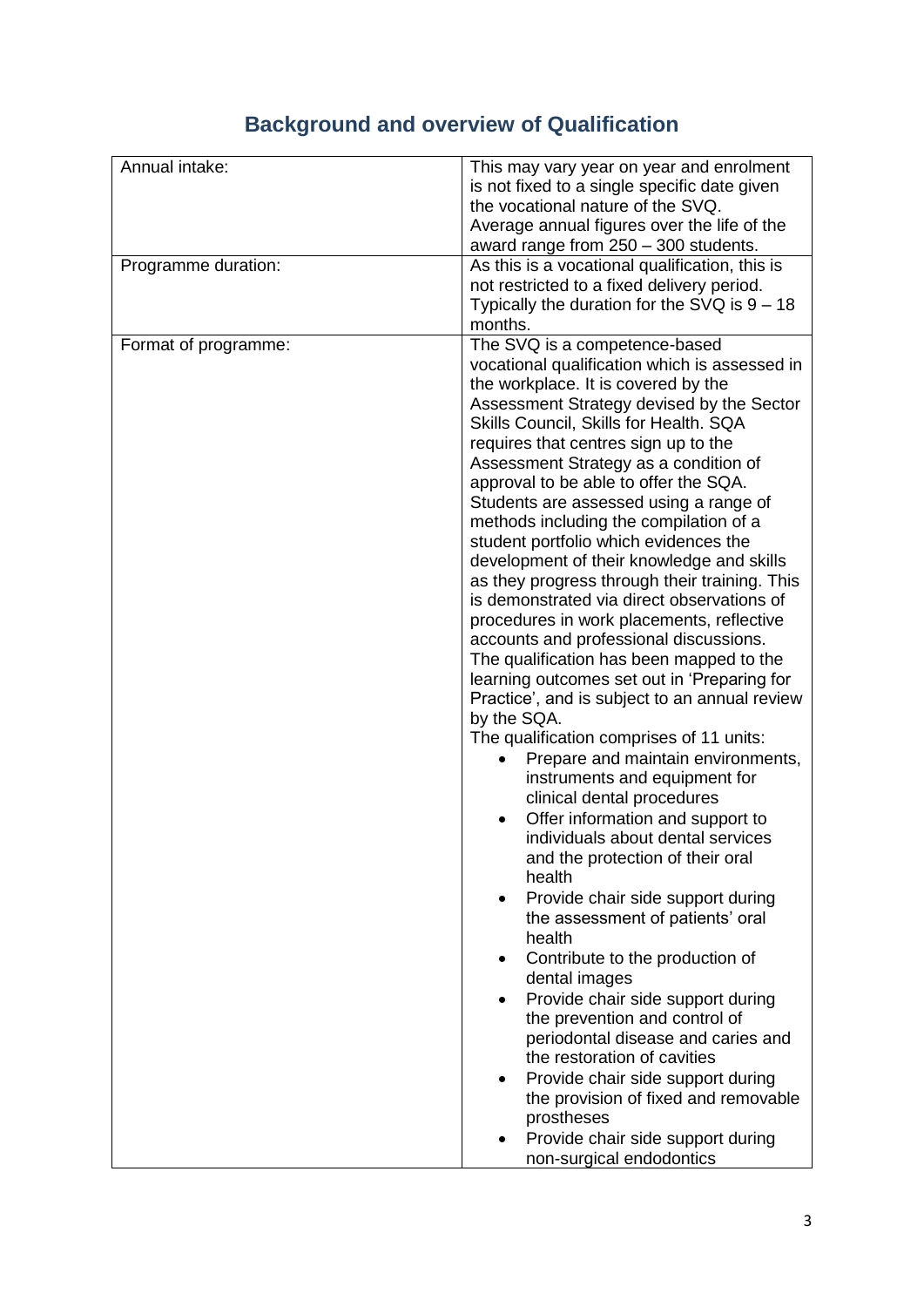|                                                 | Provide chair side support during<br>the extraction of teeth and minor<br>oral surgery<br>Provide basic life support<br>Make sure your own actions reduce<br>risk to health and safety<br>Reflect on, develop and maintain<br>$\bullet$<br>own skills and practice in learning<br>and development                                                                                                                                                                                                                                                                                                                                                                                                                     |
|-------------------------------------------------|-----------------------------------------------------------------------------------------------------------------------------------------------------------------------------------------------------------------------------------------------------------------------------------------------------------------------------------------------------------------------------------------------------------------------------------------------------------------------------------------------------------------------------------------------------------------------------------------------------------------------------------------------------------------------------------------------------------------------|
| Number of providers delivering the<br>programme | Currently fifteen centres deliver this<br>qualification:<br><b>Edinburgh Dental Education Centre</b><br><b>Ident Training Ltd</b><br><b>Inverness College UHI</b><br><b>Mentor Training Centre Ltd</b><br>NHS Ayrshire and Arran<br>NHS Education for Scotland (which is a<br>new centre combining the following centres<br>into one:<br>NHS Education for Scotland (North Region)<br><b>NHS Education for Scotland West</b><br>NHS Education for Scotland (East Region)<br>NHS Education for Scotland (North-East<br>Region) )<br>New College Lanarkshire<br>New College Lanarkshire Coatbridge<br>Campus<br><b>Tell Organisation</b><br><b>West College Scotland</b><br><b>West College Scotland Paisley Campus</b> |

The panel would like to thank the SQA and staff, students and external stakeholders involved with the SVQ in Dental Nursing Level at SCQF Level 7 for their co-operation and assistance with the inspection.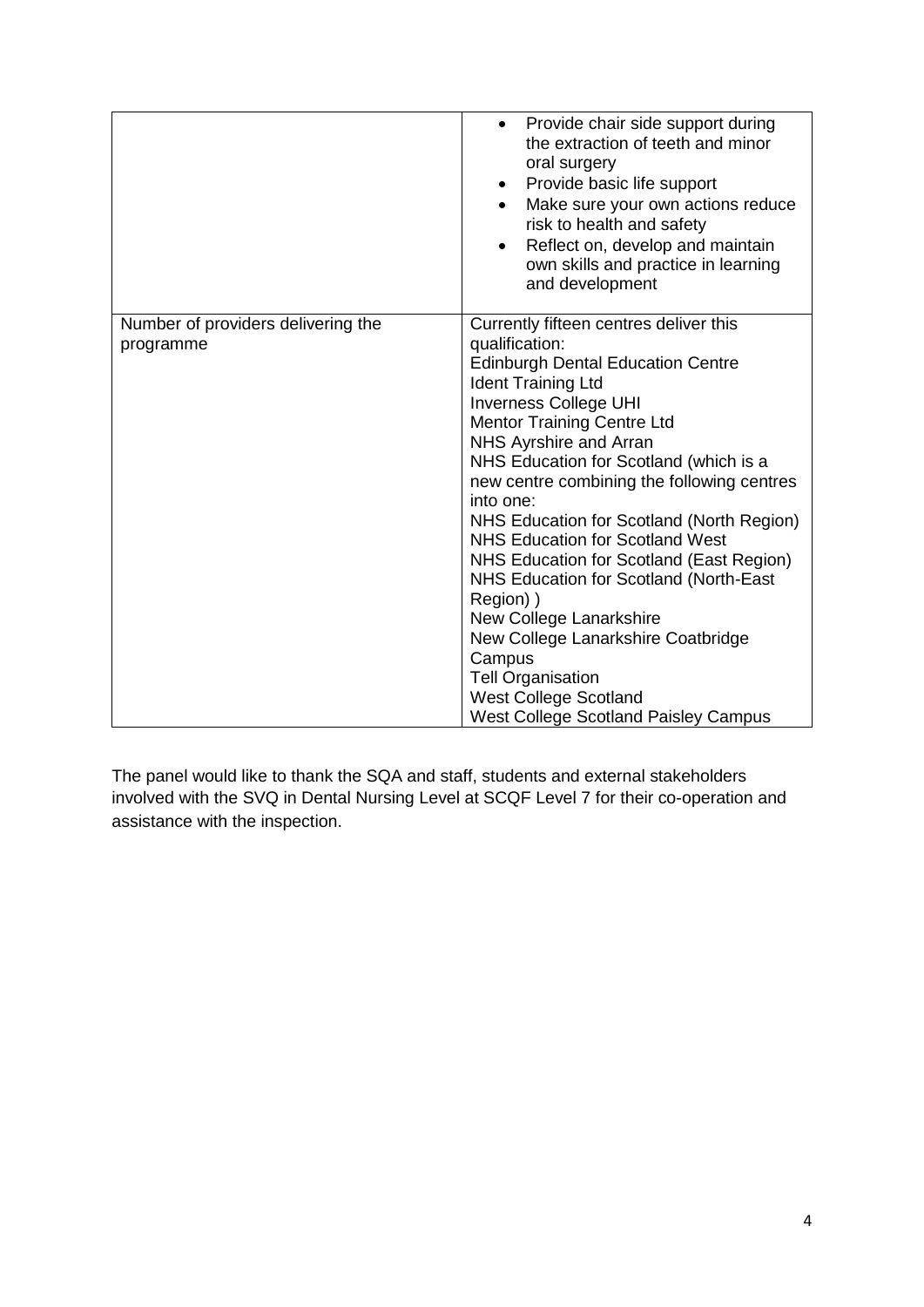| <b>Standard 1 - Protecting patients</b><br>Providers must be aware of their duty to protect the public. Providers must ensure that<br>patient safety is paramount and care of patients is of an appropriate standard. Any risk<br>to the safety of patients and their care by students must be minimised. |                                                                                                                                                                                                                                                                                                                                                                                                                                                                                                                                                            |            |                      |                   |
|-----------------------------------------------------------------------------------------------------------------------------------------------------------------------------------------------------------------------------------------------------------------------------------------------------------|------------------------------------------------------------------------------------------------------------------------------------------------------------------------------------------------------------------------------------------------------------------------------------------------------------------------------------------------------------------------------------------------------------------------------------------------------------------------------------------------------------------------------------------------------------|------------|----------------------|-------------------|
|                                                                                                                                                                                                                                                                                                           | <b>Requirements</b>                                                                                                                                                                                                                                                                                                                                                                                                                                                                                                                                        | <b>Met</b> | <b>Partly</b><br>met | <b>Not</b><br>met |
| 1.                                                                                                                                                                                                                                                                                                        | Students must provide patient care only when they have<br>demonstrated adequate knowledge and skills. For clinical<br>procedures, the student should be assessed as competent in<br>the relevant skills at the levels required in the pre-clinical<br>environments prior to treating patients.                                                                                                                                                                                                                                                             |            |                      |                   |
| 2.                                                                                                                                                                                                                                                                                                        | Providers must have systems in place to inform patients that<br>they may be treated by students and the possible implications<br>of this. Patient agreement to treatment by a student must be<br>obtained and recorded prior to treatment commencing.                                                                                                                                                                                                                                                                                                      |            |                      |                   |
| 3.                                                                                                                                                                                                                                                                                                        | Students must only provide patient care in an environment<br>which is safe and appropriate. The provider must comply with<br>relevant legislation and requirements regarding patient care,<br>including equality and diversity, wherever treatment takes<br>place.                                                                                                                                                                                                                                                                                         |            |                      |                   |
| 4.                                                                                                                                                                                                                                                                                                        | When providing patient care and services, providers must<br>ensure that students are supervised appropriately according to<br>the activity and the student's stage of development.                                                                                                                                                                                                                                                                                                                                                                         |            |                      |                   |
| 5.                                                                                                                                                                                                                                                                                                        | Supervisors must be appropriately qualified and trained.<br>This should include training in equality and diversity<br>legislation relevant for the role. Clinical supervisors must<br>have appropriate general or specialist registration with a<br>UK regulatory body.                                                                                                                                                                                                                                                                                    |            |                      |                   |
| 6.                                                                                                                                                                                                                                                                                                        | Providers must ensure that students and all those involved in<br>the delivery of education and training are aware of their<br>obligation to raise concerns if they identify any risks to patient<br>safety and the need for candour when things go wrong.<br>Providers should publish policies so that it is clear to all<br>parities how concerns will be raised and how these concerns<br>will be acted upon. Providers must support those who do raise<br>concerns and provide assurance that staff and students will<br>not be penalised for doing so. |            |                      |                   |
| 7.                                                                                                                                                                                                                                                                                                        | Systems must be in place to identify and record issues that may<br>affect patient safety. Should a patient safety issue arise,<br>appropriate action must be taken by the provider and where<br>necessary the relevant regulatory body should be notified.                                                                                                                                                                                                                                                                                                 |            |                      |                   |
| 8.                                                                                                                                                                                                                                                                                                        | Providers must have a student fitness to practise policy and<br>apply as required. The content and significance of the student<br>fitness to practise procedures must be conveyed to students<br>and aligned to GDC Student Fitness to Practise Guidance.                                                                                                                                                                                                                                                                                                  |            |                      |                   |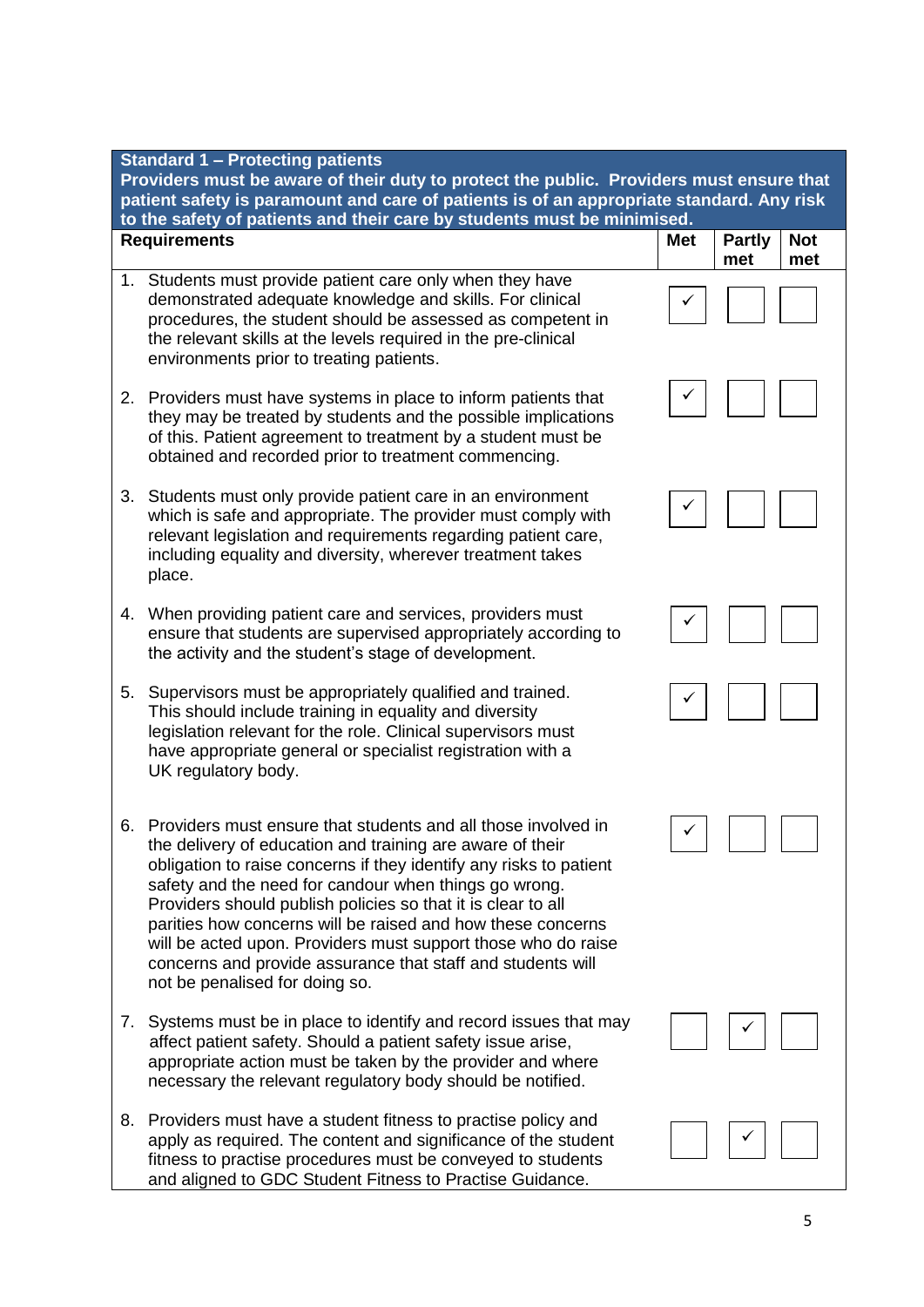Staff involved in the delivery of the programme should be familiar with the GDC Student Fitness to Practise Guidance. Providers must also ensure that the GDC's Standards for the Dental Team are embedded within student training.

### **Requirement 1: Students must provide patient care only when they have demonstrated adequate knowledge and skills. For clinical procedures, the student should be assessed as competent in the relevant skills at the levels required in the pre-clinical environments prior to treating patients.** *(Requirement Met)*

Regardless of their individual study paths (i.e. employed, part-time of full-time), all students must undergo a thorough induction process in order to be assessed as competent prior to being allowed patient contact.

Students intending to study the programme through one of the NES centres must complete an 'Orientation Pack' and attend a mandatory 'Induction Study Day'. These contain a series of tasks that include professionalism; health and safety; infection control and decontamination; and health and safety. These tasks must all be completed and signed off by a GDC registrant before the student attends the Study Day.

Once enrolled, NES provide guidance to the work placement as to what the induction must cover. These topics are listed as being:

- 'Work Safely in the Dental Practice' a booklet which needs to be completed
- Practice information checklists
- Practice Induction Completion Form
- Attendance at an Induction Training course
- Completion of an Online Assessment

NES leave it up to the student's employing dentists, as to when each of these aspects are completed. However, all students are expected to have successfully completed in the 'Work Safely in Dental Practice' pack before assisting in the treatment of patients, and within seven weeks of joining the programme. In completing this pack, students must cover topic areas ranging from the use of personal protection equipment, as well as communication, ethical working, and risks in the work place. The panel was assured that by completing this pack, students were being properly assessed prior to patient contact.

Students enrolled at other centres undergo a two-week induction at one of the simulated dental surgeries, where they are required to complete a series of simulated learning tasks. Once these tasks are completed, students must then complete a formal assessment. Students who enrol once they have secured their own work placement, are assessed on a series of tasks within their dental practice, by a GDC registrant.

The inspectors were provided with various checklists that are distributed by centres to the individual work placements. These checklists set out specific areas that work placements must cover with the students, within a month of that student starting on the programme. These topic areas include:

- cross infection guidelines;
- radiology guidelines:
- protocols governing communication with patients;
- record keeping:
- complaints procedures; and
- health and safety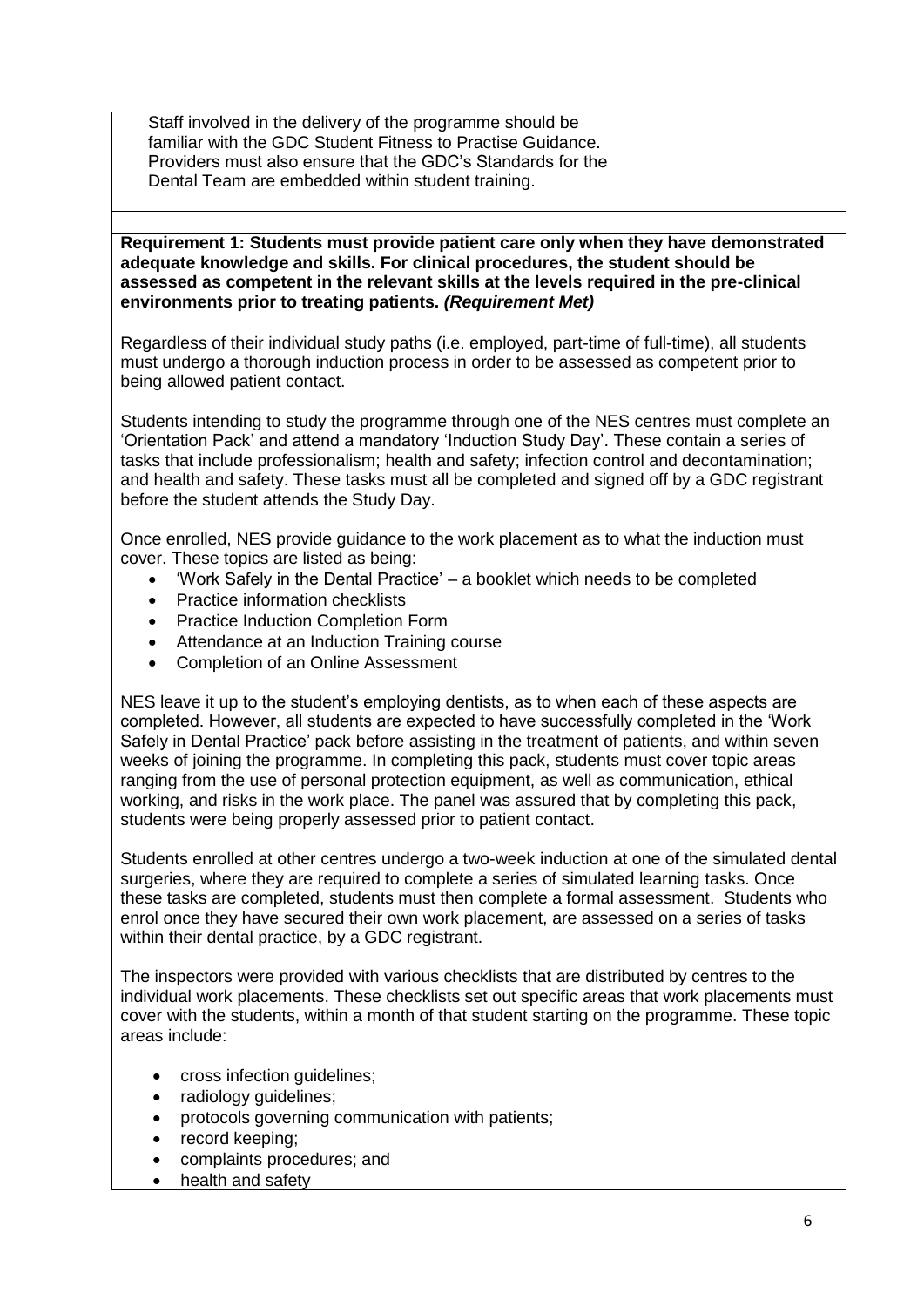This again reassured the panel that students were being provided with sufficient information in order for them to practise safely in a clinical environment.

## **Requirement 2: Providers must have systems in place to inform patients that they may be treated by students and the possible implications of this. Patient agreement to treatment by a student must be obtained and recorded prior to treatment commencing.**  *(Requirement Met)*

For this programme, responsibility to inform patients is left to the staff in the individual work placement bases. From speaking with work placement staff and students, the panel was informed that consent is obtained by the lead clinician (normally the dentist), who would then make a note in the patients' clinical notes.

To inform patients that students are training on the premises, students wear specific coloured tunics or name badges denoting their trainee status, supported by a notice in reception area of the practice.

This is all checked by the assessors who visit each of the practices during the duration of the programme on visits to assess the student/s.

**Requirement 3: Students must only provide patient care in an environment which is safe and appropriate. The provider must comply with relevant legislation and requirements regarding patient care, including equality and diversity, wherever treatment takes place.** *(Requirement Met)*

The employing dentist at each of the work placements signs a contract stipulating that their practice has received the NES's in-practice decontamination training. In addition, all work placement locations must also provide a completed and signed a 'work place checklist' to declare that the necessary processes, policies and resources are available, including:

- health and safety
- risk assessments
- accident book
- records of appropriate staff immunisations
- appropriate indemnity
- complaints procedure
- infection control/decontamination policy
- PPE available and guidance for use
- Staff training records.

The information on this checklist is then verified by a member of the centre staff. The panel was also informed that all centres tend to have work placements that have been used as training practices over a number of years. Therefore, if a serious issue is identified, it could be resolved expediently.

In addition, the induction aids the student to identify if a practice is not a safe environment. The panel was informed that in the past students have raised concerns directly with the centres, and as result that practice has not been used again - and its staff reported to the GDC for misconduct.

The inspectors were able to see examples of completed checklists during the centre visits, and examples of action plans that were provided to work placements that did not meet the requirements and needed additional processes in place before being allowed to train a student.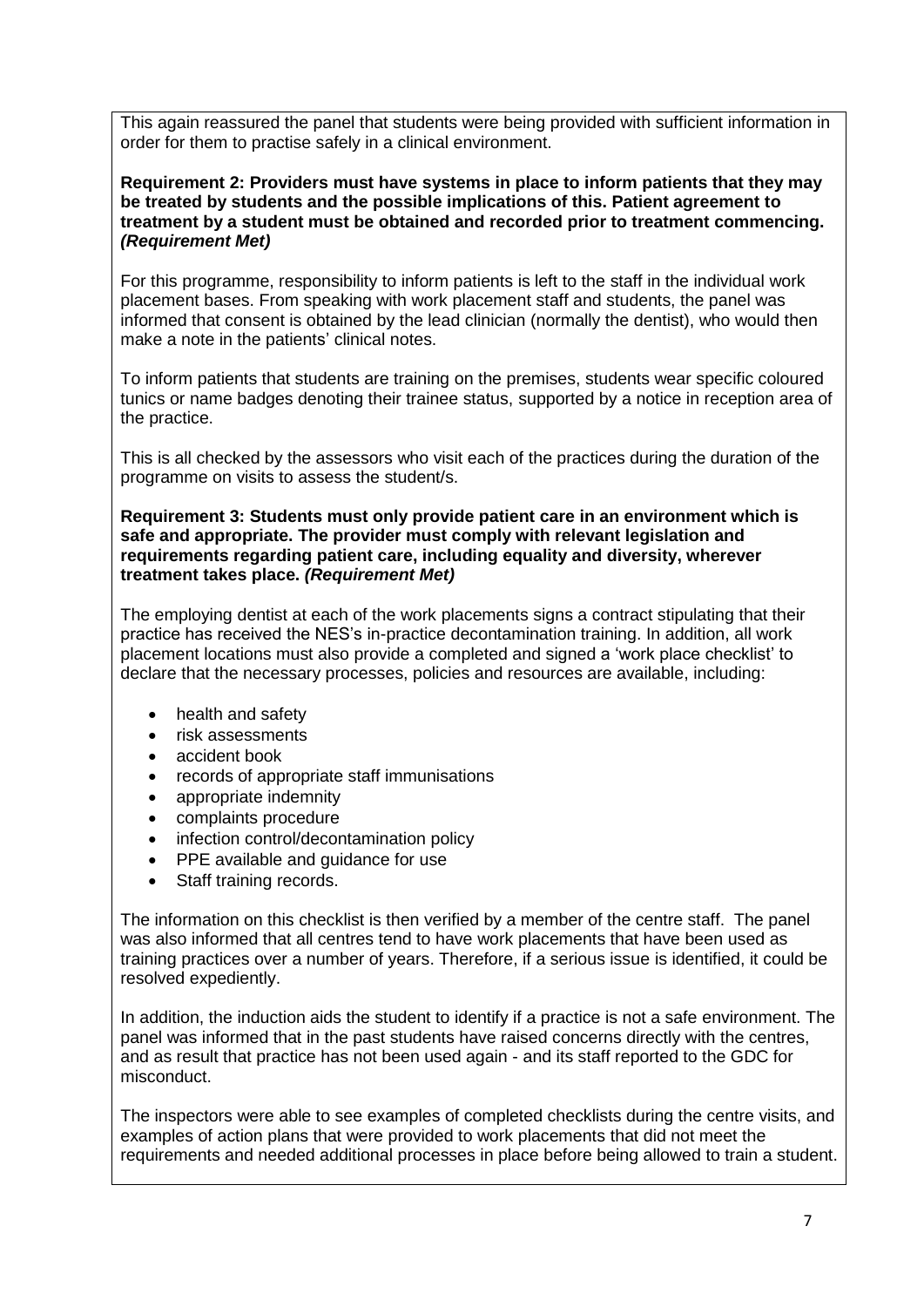#### **Requirement 4: When providing patient care and services, providers must ensure that students are supervised appropriately according to the activity and the student's stage of development.** *(Requirement Met)*

All employing dentists must sign a contract with the individual centre prior to being allowed to train a dental nurse on this programme. Contracts vary between centres but, essentially, the employing dentist consents either to acting as a mentor themselves or delegating this responsibility to another GDC registrant in the practice, to ensure that the student is continually supported throughout the duration of the programme. Again, examples of these contractual arrangements were provided to the inspectors during the centre visits.

Development and progress through the programme is measured through a number of different assessments which are carried out in the workplace by a centre assessor. Supervising staff within the work placement practices are able to use these results to ascertain student skill and knowledge when determining the level of supervision that particular student requires. Students also carry out a series of summative assessments under the supervision of a designated 'Expert Witness', who is a GDC registrant and trained by SQA to carry out assessments. These assessments are then verified by an internal verifier from the centre and a sample of these assessments are audited by an external verifier from SQA.

Centres informed the panel that students were allocated a mentor in practice who answer any queries, and work through assessments and tasks with them. In addition, centres advised employing dentists that allowing the student to work unsupervised may have consequences for their own registration, should a patient safety issue occur whilst the student had inadequate support. This arrangement was confirmed by the students and employing dentists that the panel was able to speak to during the centre inspections.

## **Requirement 5: Supervisors must be appropriately qualified and trained. This should include training in equality and diversity legislation relevant for the role. Clinical supervisors must have appropriate general or specialist registration with a UK regulatory body.** *(Requirement Met)*

All centres must have appropriate trained and qualified staff who deliver the qualification. Evidence provided during the centre inspections to confirm this included staff CVs, Continuing Professional Development (CPD) records and current GDC registration certificates. Training covering equality and diversity is centre specific and the panel was also shown copies of relevant certificates, proving staff had received this training.

In addition, staff acting as assessors and internal verifiers at the centres must hold or be in training to attain qualifications to assist them in carrying out this role, and these certificates were made available to the inspectors.

When approving work placements for students, centre staff check to ensure supervisors are registered with the GDC. To support those acting as supervisors or expert witnesses, detailed guidance is provided by the centres for these individuals. Centre staff provide their contact details to work placements, should either the supervisor or student have any queries.

For assurance that protocols are being followed and students are not being supervised or taught by unqualified staff, SQA's external verifiers carry out an audit of the centres and a sample of the work placements. Examples of these completed audits were included in the evidence provided to the GDC.

**Requirement 6: Providers must ensure that students and all those involved in the delivery of education and training are aware of their obligation to raise concerns if they identify any risks to patient safety and the need for candour when things go wrong.**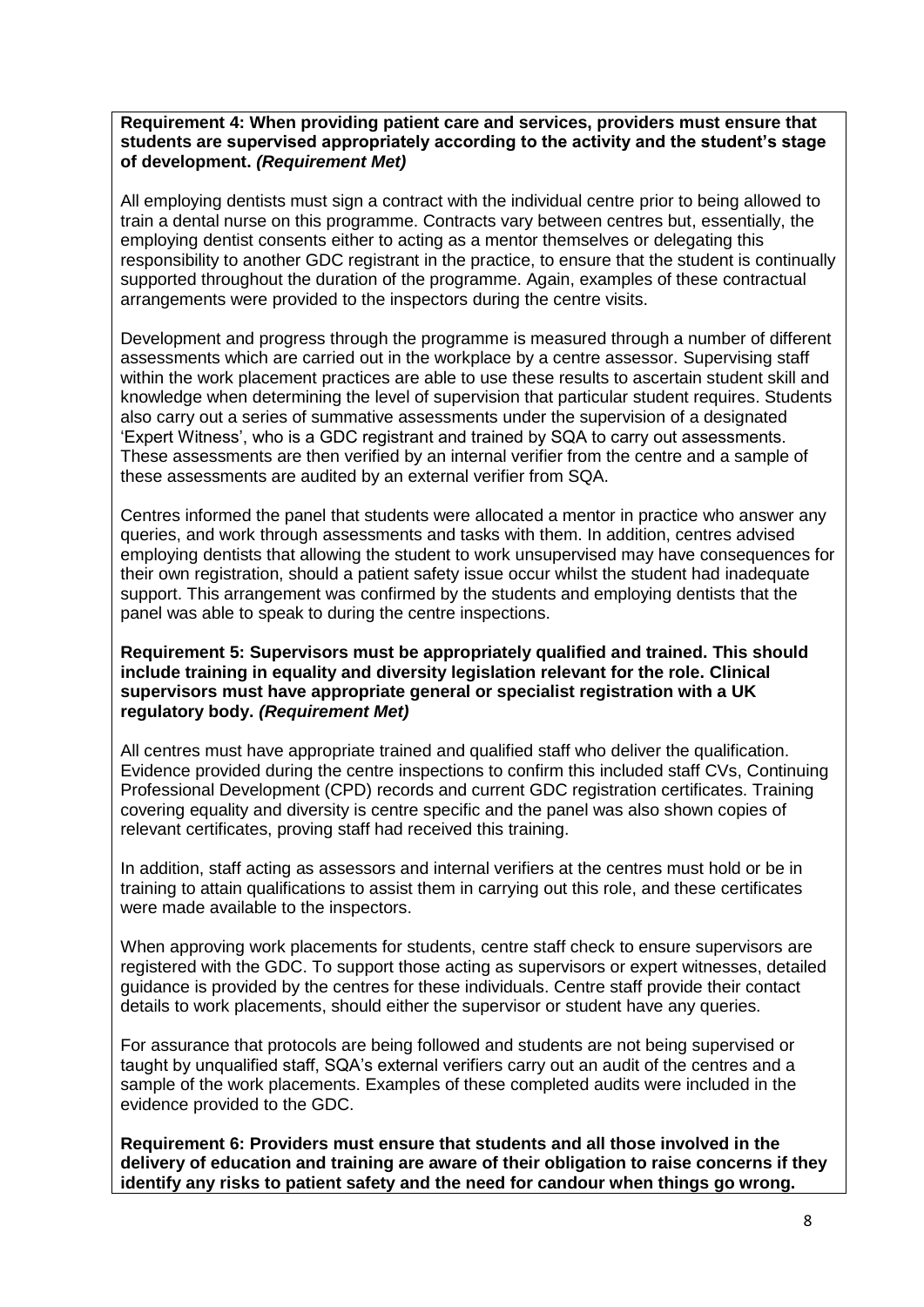**Providers should publish policies so that it is clear to all parties how concerns should be raised and how these concerns will be acted upon. Providers must support those who do raise concerns and provide assurance that staff and students will not be penalised for doing so.** *(Requirement Met)*

SQA's approval criteria includes requiring all centres to have a specific *"raising concerns"* policy in operation. SQA also state that centres must ensure that all individual work placements have a "raising concerns" policy in operation as well.

The panel saw evidence of individual centre policies and protocols covering this area. For centres that came under the remit of NES or Health Boards, policies had been adapted to include their requirements as well. The inspectors were provided with copies of these policies during the inspection.

Individual work placements confirm they have a "raising concerns" policy in place when they apply to be approved as a training placement, which is then verified by a visit from one of the centre staff.

The topic is covered during the induction process and for those completing an 'Orientation Pack'. Additionally, students learn about the importance of candour under the topic of 'Professionalism'.

All students have scheduled meetings with their tutors at the centres where they are able to raise concerns about their work placements and centre staff stated that patient safety issues can be identified during their visits to the work placements.

## **Requirement 7: Systems must be in place to identify and record issues that may affect patient safety. Should a patient safety issue arise, appropriate action must be taken by the provider and where necessary the relevant regulatory body should be notified.** *(Requirement Partly Met)*

Both the centres and work placements had clear policies and pathways in place, for both students and staff to raise any patient safety issues, and examples were provided to the panel to demonstrate the effectiveness of these pathways to protect patients.

However, the panel noted that there seemed to be a reliance on the centre staff having a good relationship with the individual work placements under their remit. Additionally, it appeared that minor concerns were raised by work placements with centres on a more informal basis, which the centre would look to resolve as and when such concerns were bought to their attention. The inspectors agreed that this approach may lead to patient safety incidents not being reported.

To mitigate this risk, the panel agreed that all centres must ensure they implement a formal process/policy to record and monitor all patient safety incidents (including those occurring in work placements), and that this policy be communicated to all employing dentists, who make it clear that failure to comply may have consequences on their registration.

**Requirement 8: Providers must have a student fitness to practise policy and apply as required. The content and significance of the student fitness to practise procedures must be conveyed to students and aligned to GDC Student Fitness to Practise Guidance. Staff involved in the delivery of the programme should be familiar with the GDC Student Fitness to Practise Guidance. Providers must also ensure that the GDC's Standard for the Dental Team are embedded within student training.** *(Requirement Partly Met)*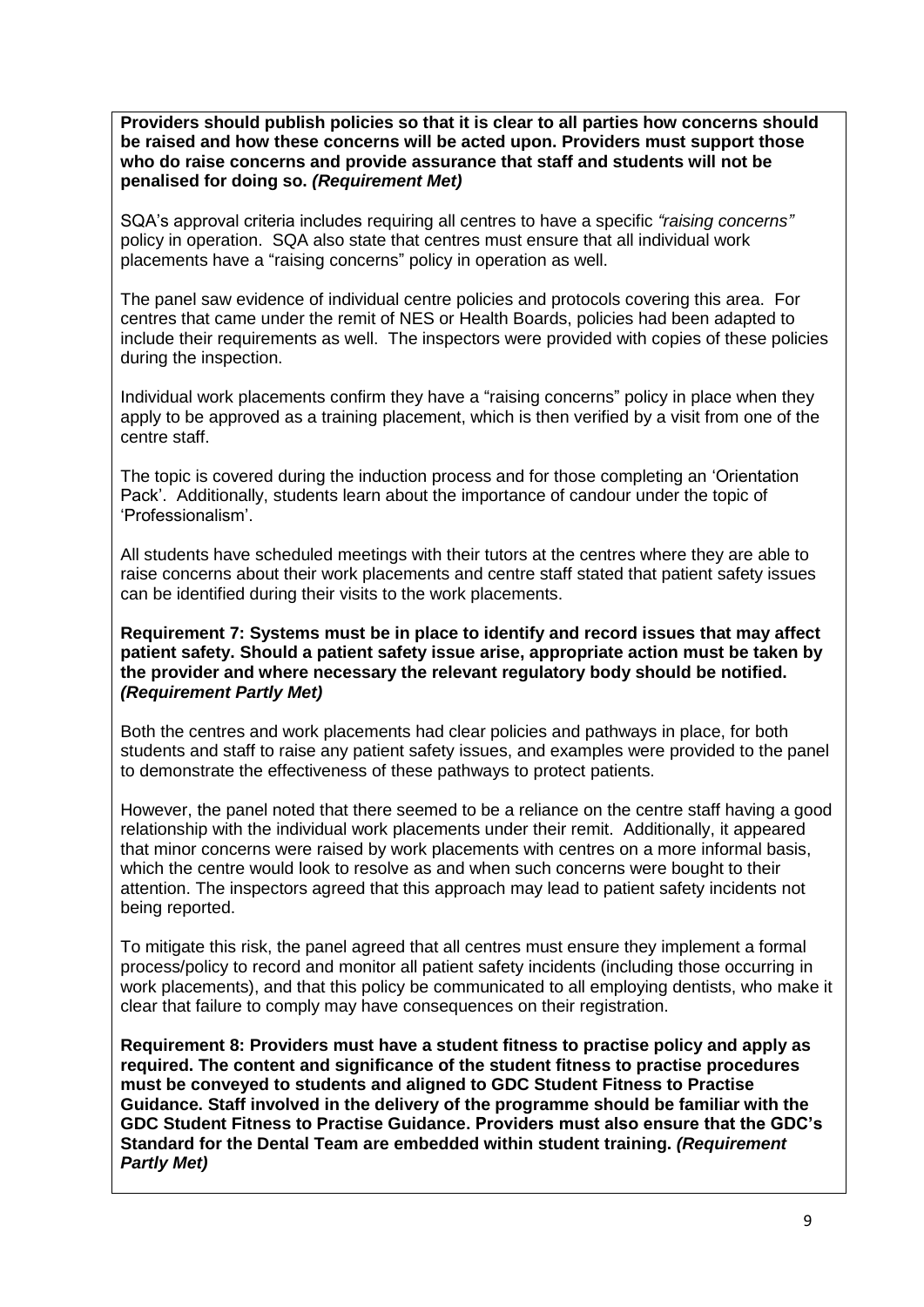During their inductions, students are provided with copies of both the GDC's Fitness to Practise Guidance, as well as Standards for the Dental Team. Students are taught how the principles and guidance set out in these documents applies to them, through scenario examples and group discussions within their tutorial groups at the centres.

The inspectors noted that there was an absence of an overarching fitness to practise policy specific to the programme. For this requirement to be met, SQA together with the centres, must devise a programme specific fitness to practise policy applicable to all centres, staff and students involved with the programme.

| <b>Actions</b> |                                                                                                                                                                                                                                                                                                                                     |                                 |
|----------------|-------------------------------------------------------------------------------------------------------------------------------------------------------------------------------------------------------------------------------------------------------------------------------------------------------------------------------------|---------------------------------|
| <b>No</b>      | <b>Actions for the Provider</b>                                                                                                                                                                                                                                                                                                     | Due date                        |
|                | All centres must ensure they implement a formal process/policy<br>to record and monitor all patient safety incidents (including those<br>occurring in work placements), and that this policy be<br>communicated to all employing dentists, who must be clear that<br>failure to comply may have consequences on their registration. | Annual<br>monitoring<br>2017/18 |
| 8              | SQA/centres must devise a programme specific fitness to<br>practise policy applicable to all centres, staff and students<br>involved with the programme.                                                                                                                                                                            | Annual<br>monitoring<br>2017/18 |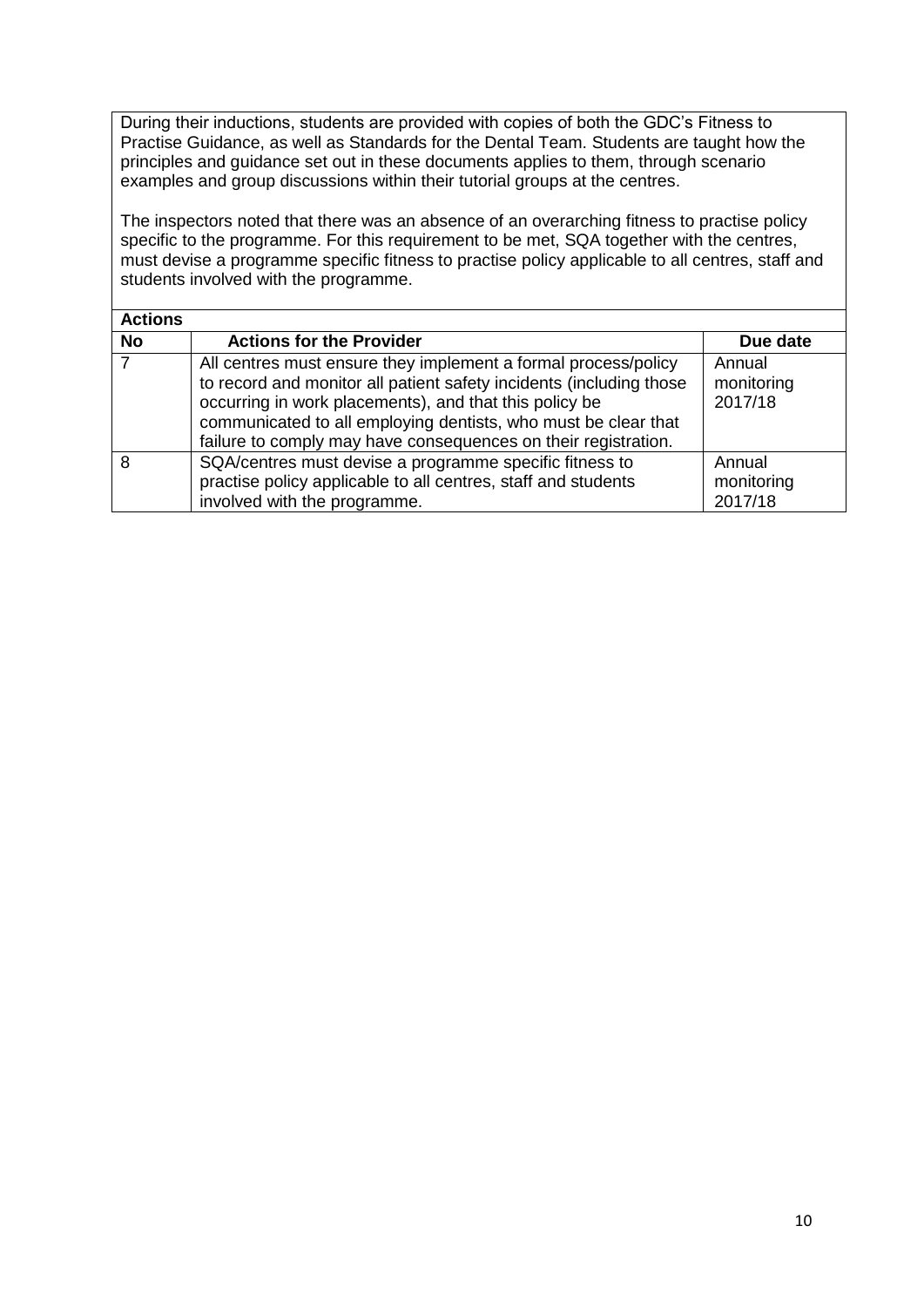| Standard 2 - Quality evaluation and review of the programme<br>The provider must have in place effective policy and procedures for the monitoring and                                                                                                                                                                                                                                                                                                                                                                                                                                                                                                                                                                                                                                                                                 |            |                                           |  |  |
|---------------------------------------------------------------------------------------------------------------------------------------------------------------------------------------------------------------------------------------------------------------------------------------------------------------------------------------------------------------------------------------------------------------------------------------------------------------------------------------------------------------------------------------------------------------------------------------------------------------------------------------------------------------------------------------------------------------------------------------------------------------------------------------------------------------------------------------|------------|-------------------------------------------|--|--|
| review of the programme.                                                                                                                                                                                                                                                                                                                                                                                                                                                                                                                                                                                                                                                                                                                                                                                                              |            |                                           |  |  |
| <b>Requirements</b>                                                                                                                                                                                                                                                                                                                                                                                                                                                                                                                                                                                                                                                                                                                                                                                                                   | <b>Met</b> | <b>Partly</b><br><b>Not</b><br>met<br>met |  |  |
| The provider must have a framework in place that details how<br>9.<br>it manages the quality of the programme which includes<br>making appropriate changes to ensure the curriculum<br>continues to map across to the latest GDC outcomes and<br>adapts to changing legislation and external guidance. There<br>must be a clear statement about where responsibility lies for<br>this function.                                                                                                                                                                                                                                                                                                                                                                                                                                       |            |                                           |  |  |
| 10. Any concerns identified through the Quality Management<br>framework, including internal and external reports relating to<br>quality, must be addressed as soon as possible and the GDC<br>notified of serious threats to students achieving the learning<br>outcomes.                                                                                                                                                                                                                                                                                                                                                                                                                                                                                                                                                             |            |                                           |  |  |
| 11. Programmes must be subject to rigorous internal and external<br>quality assurance procedures. External quality assurance<br>should include the use of external examiners, who should be<br>familiar with the GDC learning outcomes and their context<br>and QAA guidelines should be followed where applicable.<br>Patient and/or customer feedback must be collected and<br>used to inform programme development.                                                                                                                                                                                                                                                                                                                                                                                                                |            |                                           |  |  |
| 12. The provider must have effective systems in place to quality<br>assure placements where students deliver treatment to<br>ensure that patient care and student assessment across all<br>locations meets these Standards. The quality assurance<br>systems should include the regular collection of student and<br>patient feedback relating to placements.                                                                                                                                                                                                                                                                                                                                                                                                                                                                         |            |                                           |  |  |
| <b>GDC comments</b>                                                                                                                                                                                                                                                                                                                                                                                                                                                                                                                                                                                                                                                                                                                                                                                                                   |            |                                           |  |  |
| Requirement 9: The provider must have a framework in place that details how it<br>manages the quality of the programme which includes making appropriate changes to<br>ensure the curriculum continues to map across to the latest GDC outcomes and adapts<br>to changing legislation and external guidance. There must be a clear statement about<br>where responsibility lies for this function. (Requirement Partly Met)<br>SQA have overall responsibility for ensuring the programme maps against the learning<br>outcomes set out in the GDC document Preparing for Practice. Evidence of mapping was<br>provided as part of the pre-inspection documentation, and upon review, the inspectors agreed<br>that all the relevant learning outcomes to enable a student to register as a dental nurse, are<br>currently being met. |            |                                           |  |  |

The content of the programme is devised by the Sector Skills Council, Skills for Health (SSC). The SSC determines the content of the units based on its own National Occupational Standards (NOS). The NOS are reviewed every three years and the SQA is able to provide input regarding amendments.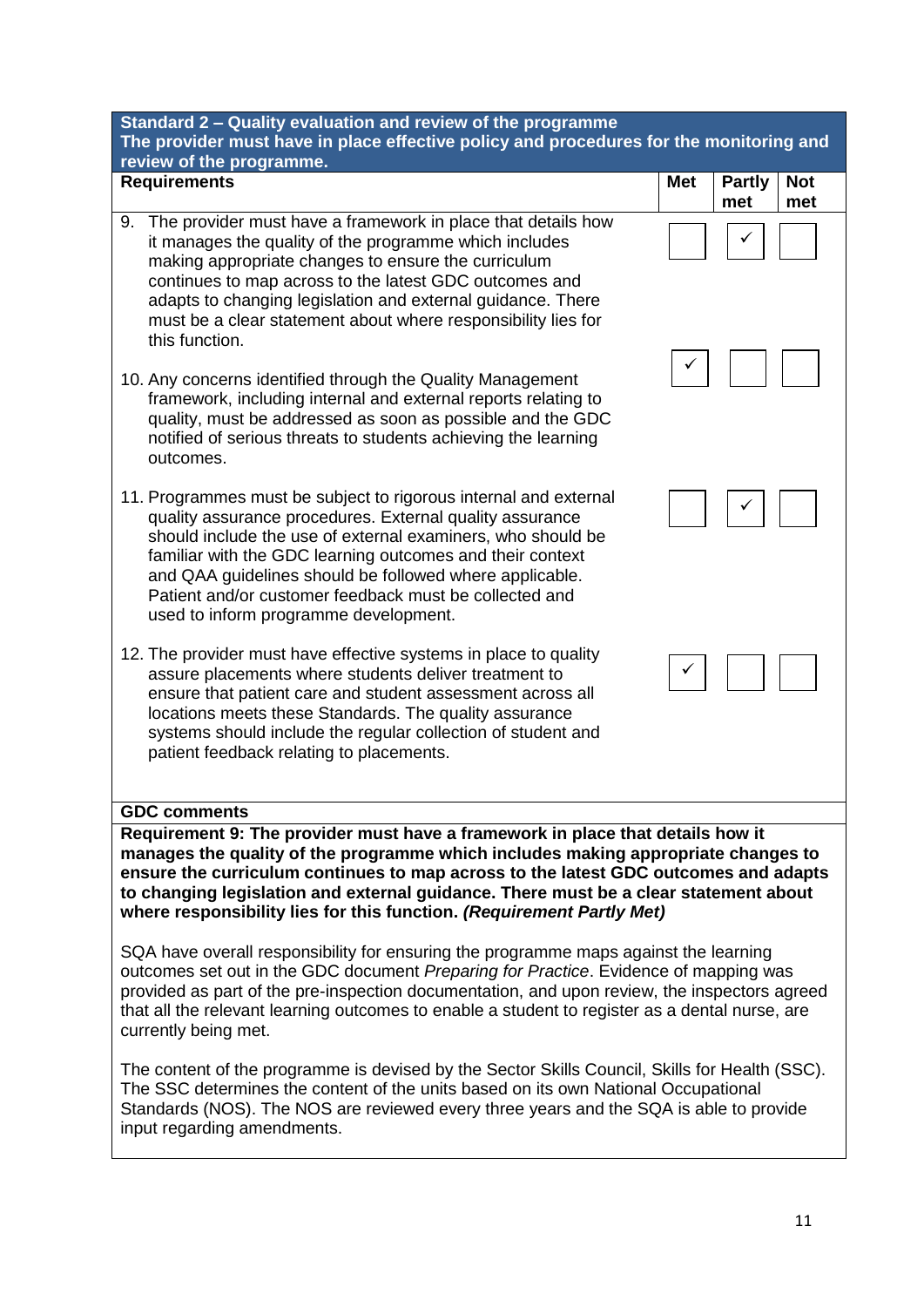Potential changes to legislation and external guidance that may require aspects of the programme to be modified are monitored by SQA via their Qualifications Department Team who work closely with SSC, the individual centres and by the external verifier team. SQA does not need to wait every three years to request changes, these can be made in the intervening years, but any amendments must always be signed off by the SSC as they own the content. In addition, if particular topics need to be introduced immediately to the teaching, SQA would advise the centres to deliver these during tutorials (which are not signed off by the SSC).

The panel was concerned at the lack of monitoring of the programme that took place in between the review of the NOS by the SSC, which they viewed as a threat to the programme being able to adapt to external changes. The panel saw no evidence to suggest that there was a formalised process to collate and discuss development in the external environment that may affect the content of the programme, and were of the view that such a process would need to be in place to ensure the programme was adapted (when required) to relevant changes.

**Requirement 10: Any concerns identified through the Quality Management framework, including internal and external reports relating to quality, must be addressed as soon as possible and the GDC notified of serious threats to students achieving the learning outcomes. The provider will have systems in place to quality assure placements.** *(Requirement Met)*

A notable strength of SQA's quality management framework is the use of external verifiers, who audit the delivery of the qualification at each of the centres. The panel was provided with a sample of 'Qualification Verification – Visit Reports', which are completed by the external verifiers at their centre visits, to confirm that 'the centre is complying with the quality assurance criteria and are assessing their candidates in line with national standards'. This process helps to identify threats as the external verifiers look at the centre resources; student support (both academic and pastoral) available; that internal assessments are being carried out correctly, being internally verified and all this is information is logged; and that student record and data managements systems in place are functioning and sufficient. Centres that fail to meet any of SQA's centre approval criteria, are issued with sanctions by the external verifier that are noted in an action plan along with suggestions to address these shortcomings.

As discussed under Requirement 3, the quality assurance of work placements is carried out by the centres. In advance of the student starting the programme, their work placement must complete a checklist confirming they have the necessary policies and procedures in place. This information is then verified during a visit by one of the centre staff, who also check that the student has the adequate amount of support from the practice staff, in order to achieve the qualification. Unsuccessful work placements are informed what measures they need to put in place, to be approved to employ trainee nurses. If work placements are unable to meet the stated requirements, students who wish to continue with the programme have seven weeks in which to find an alternative work placement. At each of the centre visits, the panel was informed that students normally would not have difficulty in finding another practice, as the centre had access to a network of work placements willing to employ trainee nurses. Another threat identified concerned students not being able to receive the full breadth of clinical experience needed to complete the qualification. Inspectors were informed and were satisfied that in this scenario students are placed at another work placement within the centre's catchment area to gain this necessary experience.

As an additional level of assurance, external verifiers also visit a sample of work placements to check centres are carrying out visits correctly and that all work placements across the programme are being audited against the same criteria. This ensures that every student on the programme is receiving a similar experience in their individual work placement.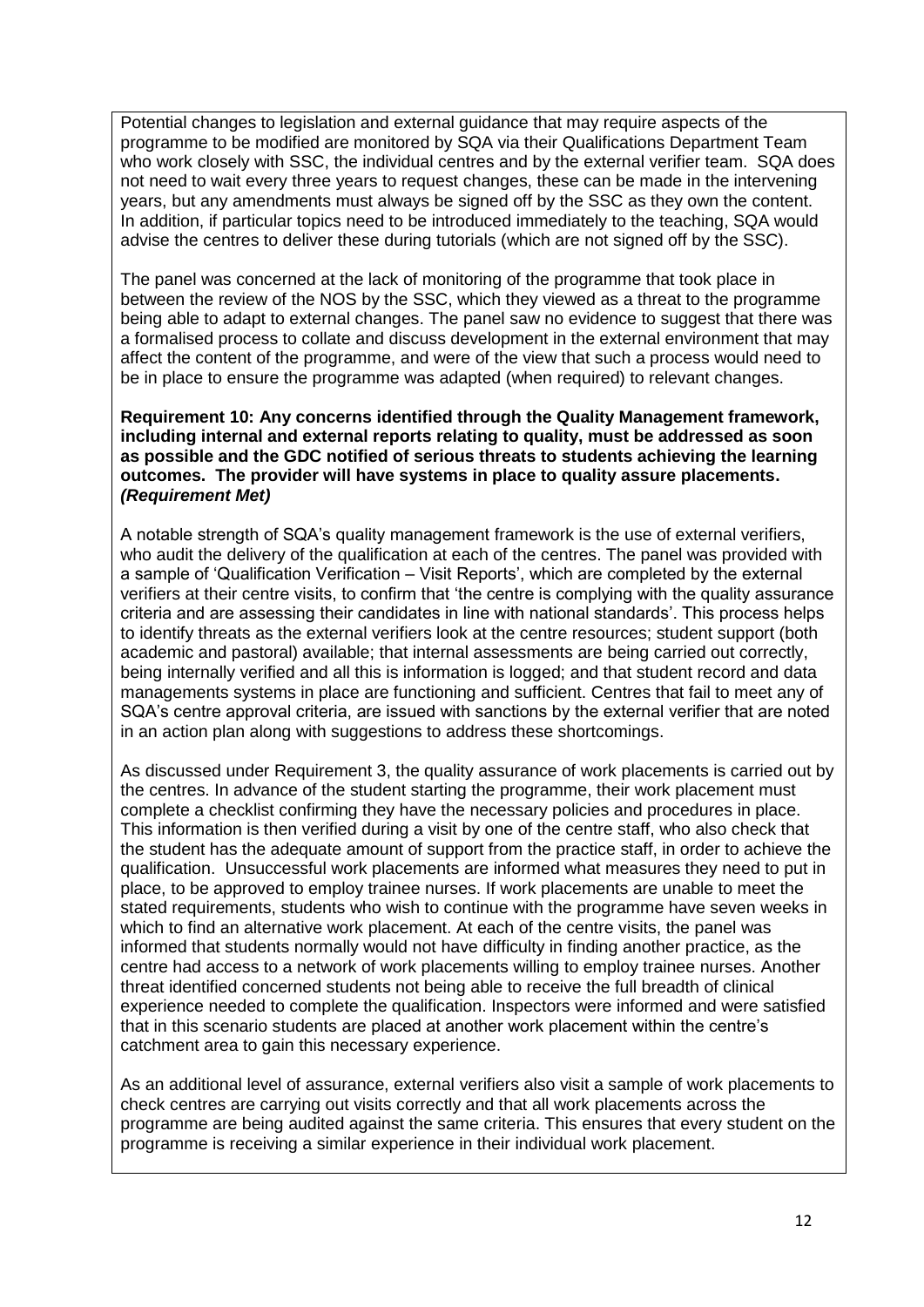**Requirement 11: Programmes must be subject to rigorous internal and external quality assurance procedures. External quality assurance should include the use of external examiners, who should be familiar with the GDC learning outcomes and their context and QAA guidelines should be followed where applicable. Patient and/or customer feedback must be collected and used to inform programme development.** *(Requirement Partly Met)*

To ensure the quality of the programme, the inspectors agreed that SQA had established robust quality assurance procedures. These include the use of external verifiers, who visit every centre and have the power to issue sanctions if centres fall short of meeting the set criteria needed to remain SQA approved. External verifiers also review samples of student work to ensure fairness amongst the cohort.

At a centre level, assessments are carried out by designated assessors and then verified by a named internal verifier (also a staff member at the centre). Those staff undertaking these roles are required to hold related SQA qualifications. This means that everyone assessing or internally verifying has been trained to the same standard and this ensures uniformity of assessment across all the centres.

The panel were of the view that this qualification was compromised due to the lack of external quality assurance procedures – there was no evidence provided that an individual or organisation external to SQA has ever reviewed all the processes and assessments to ensure they continue to remain efficient at scrutinising a student's ability to attain the requisite knowledge and skills to go on and practise safely as a dental nurse. The panel recognised that the strong relationships between SQA and its centres meant ideas and best practice were regularly shared to enhance the learning experience for the students, but considered that external independent feedback is beneficial in ensuring that a programme remains current.

During the centre visits, the panel was provided with various examples of patient feedback that students were required to collect as part of their student portfolios. The feedback collected related to patient views on the student's performance when they were receiving dental assessment/treatment, but the panel was unsure of how this data meaningfully contributed to programme development.

**Requirement 12: The provider must have effective systems in place to quality assure placements where students deliver treatment to ensure that patient care and student assessment across all locations meets these Standards. The quality assurance systems should include the regular collection of student and patient feedback relating to placements.** *(Requirement Met)*

All centres who wish to apply for approval to offer the qualification must provide SQA with a completed 'Approval Application Supporting Document: Site Selection Checklist' to confirm that it has in place the necessary policies and procedures to make it suitable environment in which to teach and assess students. Submission of the checklist is then followed by a visit from an SQA external verifier who reviews all the policies and procedures to ensure they are current and relevant.

The process of submitting a checklist is mirrored by the work placements, who submit a completed list to the centres again confirming they have the necessary policies and procedures in place. The information provided is then verified by a member of the centre staff when they visit. In addition to monitoring by the centre, work placements may be subject to a visit by one of the external verifiers, who will check that the work placements are being properly monitored by the centre, and that they have the correct facilities available to allow students to train safely. Documentation provided to the panel to evidence this checking consisted of completed workplace checklists, completed centre checklists and external verifier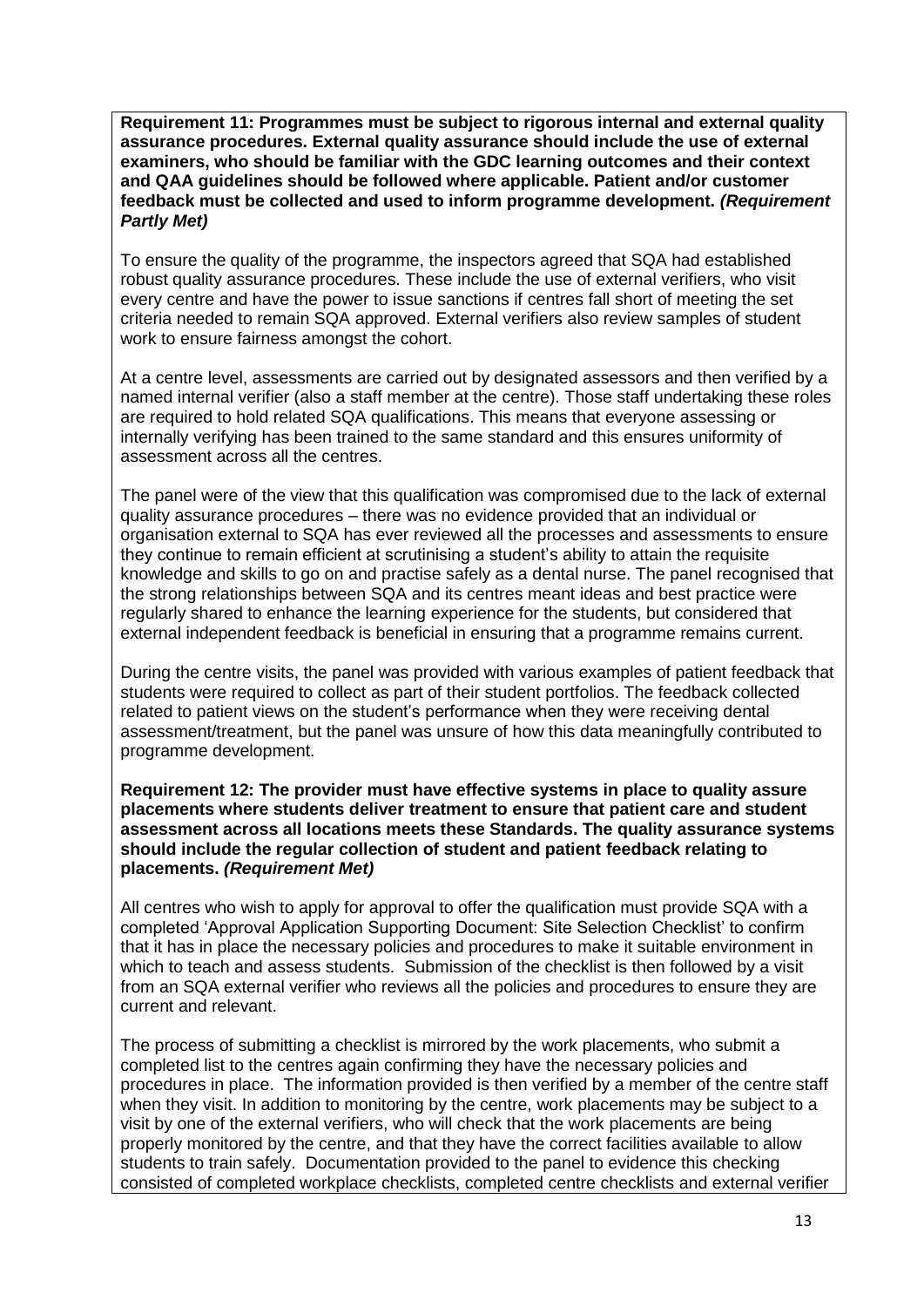reports. Centres emphasised to the panel during the inspections the good relationships they maintain with the work placements. This enables any potential negative issues to be resolved expediently. This was confirmed when speaking to staff at practices who stated that they were able to call a named person at the centre if any problems arose, or if they needed advice on how to manage or train a student on a particular aspect of dental nursing. It was generally considered by work placements that work placement staff and students had an 'open door' to the centre.

Centres actively encourage feedback from students on the programme and on their experiences in their respective work placements. Some of this is documented formally as part of their portfolios, and some feedback is used to make adjustments to tutorials so these are more beneficial for the students attending.

| <b>Actions</b> |                                                                                                                                                                                                           |                                 |
|----------------|-----------------------------------------------------------------------------------------------------------------------------------------------------------------------------------------------------------|---------------------------------|
| <b>No</b>      | <b>Actions for the Provider</b>                                                                                                                                                                           | Due date                        |
| 9              | SQA must devise a process to enable the<br>collection/recording/monitoring of information that may require<br>the content of the programme to be adapted or amended.                                      | Annual<br>monitoring<br>2017/18 |
| 11             | SQA must consider utilising external organisations to review<br>their quality assurance framework and processes to ensure they<br>remain robust, and consider implementing any subsequent<br>suggestions. | Annual<br>monitoring<br>2017/18 |
| 11             | Centres must devise a process to enable patients to formally<br>feedback on student performance during work placements.                                                                                   | Annual<br>monitoring<br>2017/18 |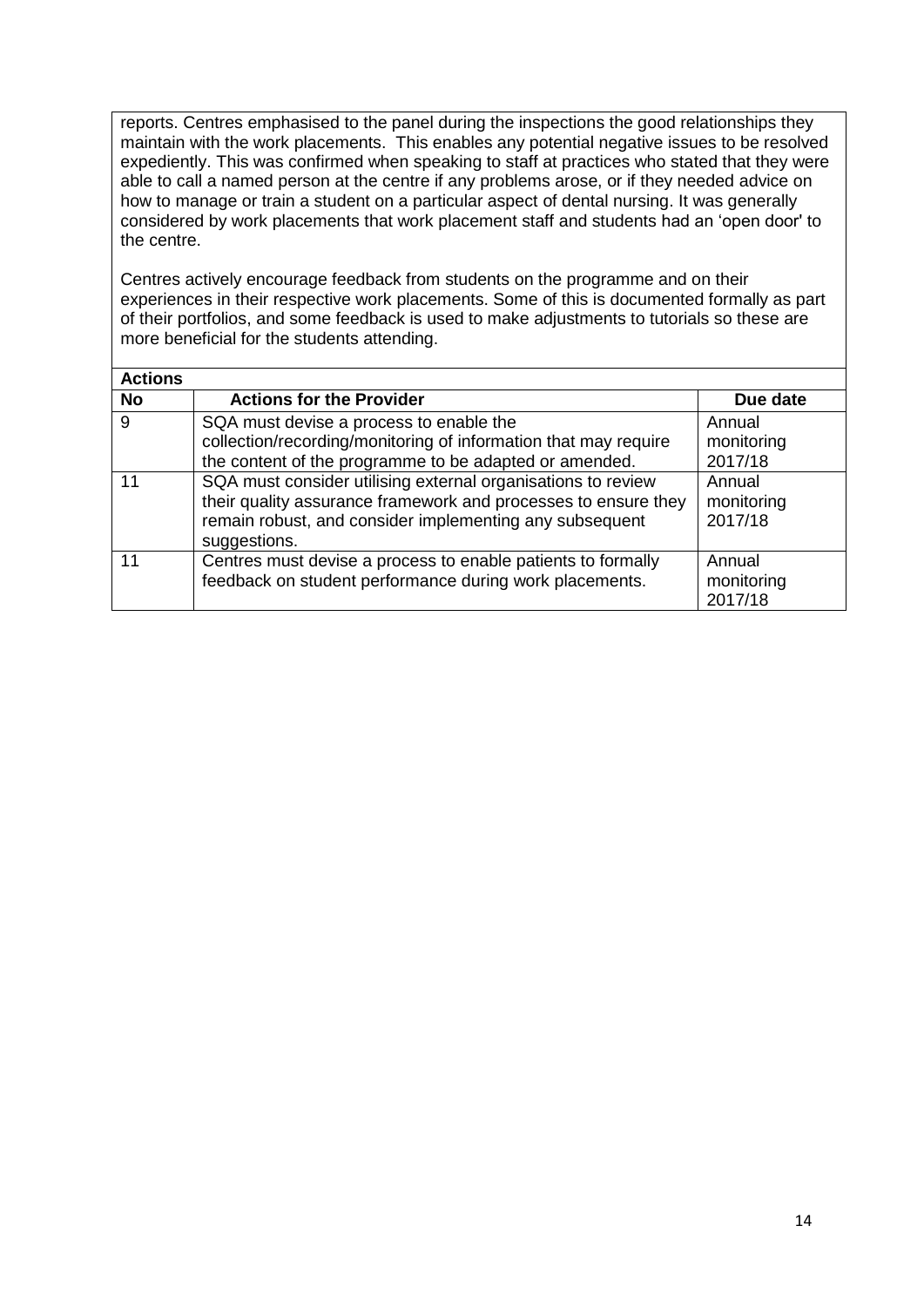**Requirements** 

Assessment must be reliable and valid. The choice of assessme appropriate to demonstrate achievement of the GDC learning ou **must be fit to perform the assessment task.**

- 13. To award the qualification, providers must be assured that students have demonstrated attainment across the full range of learning outcomes, and that they are fit to practise at the level of a safe beginner. Evidence must be provided that demonstrates this assurance, which should be supported by a coherent approach to the principles of assessment referred to in these standards.
- 14. The provider must have in place management systems to plan, monitor and centrally record the assessment of students, including the monitoring of clinical and/or technical experience, throughout the programme against each of the learning outcomes.
- 15. Students must have exposure to an appropriate breadth of patients and procedures and should undertake each activity relating to patient care on sufficient occasions to enable them to develop the skills and the level of competency to achieve the relevant learning outcomes.
- 16. Providers must demonstrate that assessments are fit for purpose and deliver results which are valid and reliable. The methods of assessment used must be appropriate to the learning outcomes, in line with current and best practice and be routinely monitored, quality assured and developed.
- 17. Assessment must utilise feedback collected from a variety of sources, which should include other members of the dental team, peers, patients and/or customers.
- 18. The provider must support students to improve their performance by providing regular feedback and by encouraging students to reflect on their practice.
- 19. Examiners/assessors must have appropriate skills, experience and training to undertake the task of assessment, including appropriate general or specialist registration with a UK regulatory body. Examiners/assessors should have received training in equality and diversity relevant for their role.
- 20. Providers must ask external examiners to report on the extent to which assessment processes are rigorous, set at the correct standard, ensure equity of treatment for students and have been fairly conducted. The responsibilities of the external examiners must be clearly documented.
- 21. Assessment must be fair and undertaken against clear criteria. The standard expected of students in each area

| $\cdot$ nt method must be<br><b>Itcomes. Assessors</b> |            |                      |                   |  |
|--------------------------------------------------------|------------|----------------------|-------------------|--|
|                                                        | <b>Met</b> | <b>Partly</b><br>met | <b>Not</b><br>met |  |
|                                                        |            |                      |                   |  |
|                                                        |            |                      |                   |  |
|                                                        |            |                      |                   |  |
|                                                        |            |                      |                   |  |
|                                                        |            |                      |                   |  |
|                                                        |            |                      |                   |  |
|                                                        |            | $\sqrt{ }$           |                   |  |
|                                                        |            | $\sqrt{2}$           | $\mathbb{R}^n$    |  |
|                                                        |            | $\boxed{\checkmark}$ |                   |  |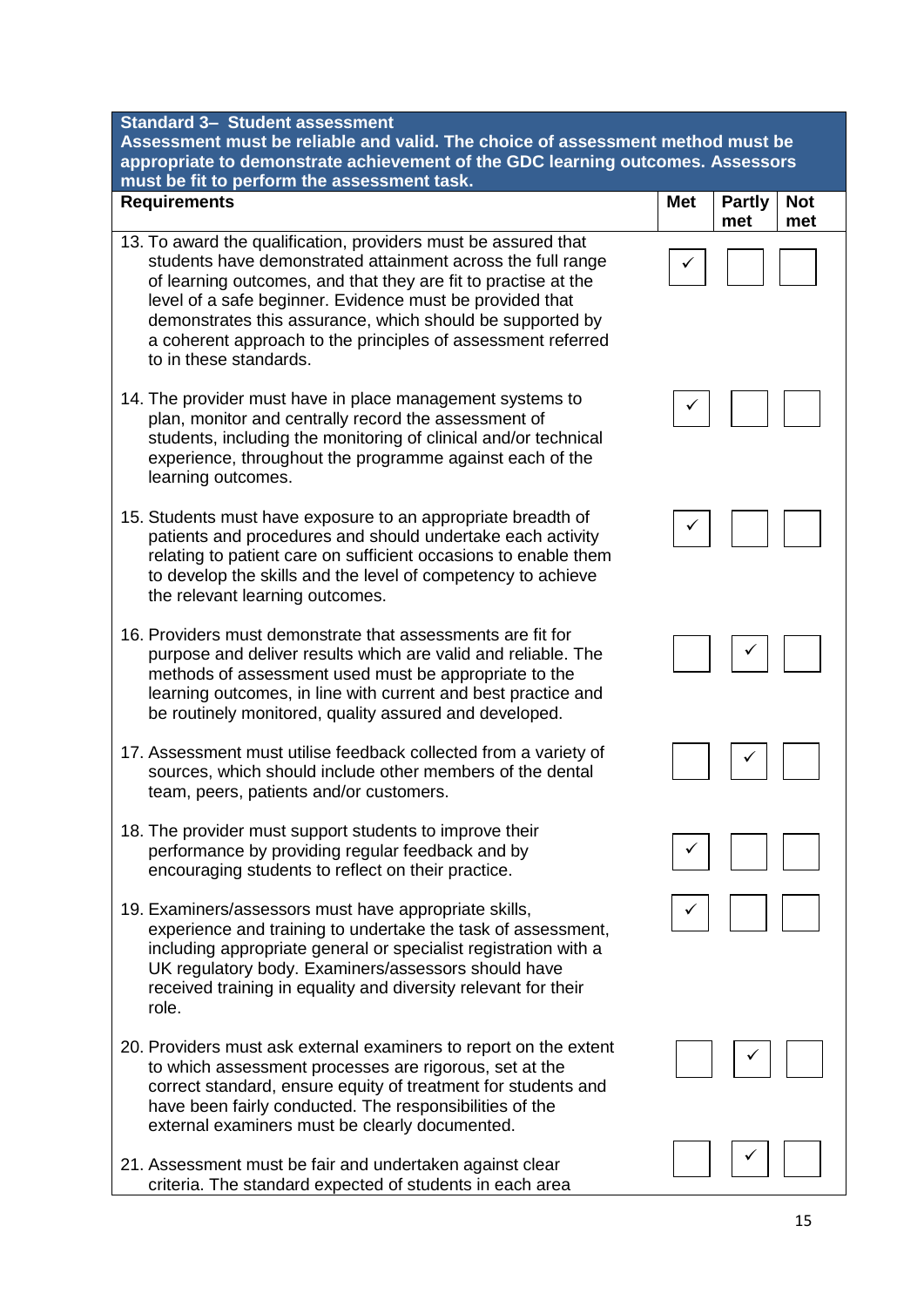to be assessed must be clear and students and staff involved in assessment must be aware of this standard. An appropriate standard setting process must be employed for summative assessments.

## **GDC comments**

**Requirement 13: To award the qualification, providers must be assured that students have demonstrated attainment across the full range of learning outcomes, and that they are fit to practise at the level of a safe beginner. Evidence must be provided that demonstrates this assurance, which should be supported by a coherent approach to the principles of assessment referred to in these standards.** *(Requirement Met)*

In order to register with the GDC, students must complete two separate qualifications (Professional Development Award (PDA) and SVQ 3 in Dental Nursing), awarded by SQA, which when combined enables students to apply for registration.

The PDA provides the knowledge and understanding that underpins the SVQ and comprises of four subject specific units, plus an externally set and quality assured final examination. Each unit is internally assessed by the delivering centre and subject to external verification by SQA. The final examination is a written paper, which can be taken either online or paper-based at an examination centre.

The SVQ 3 in Dental Nursing is a competence based vocational qualification, during which students compile a portfolio of evidence which is assessed in the workplace. A range of assessments is used for this qualification, including direct observation, personal statements, witness testimony and professional discussions.

In total, the combined qualification that leads to registration comprises of 11 units. During the inspection, the panel had the opportunity to review teaching content, assessment structure and blueprinting against the GDC Learning Outcomes. The panel was satisfied that, by following the PDA and SVQ structure of the qualification, on completion of the programme students would have had the opportunity to demonstrate attainment across the full range of learning outcomes and that they would be fit to practise at the level of a safe beginner.

**Requirement 14: The provider must have in place management systems to plan, monitor and centrally record the assessment of students, including the monitoring of clinical and/or technical experience, throughout the programme against each of the learning outcomes.** *(Requirement Met)*

To be approved to deliver this qualification, SQA check to ensure that centres have established processes and policies in place to monitor student progression. These include:

- assessment plans, including timetables setting where and when assessments are scheduled to happen;
- process to record assessment results;
- process to ensure these assessment records are accurate and updated regularly; and
- processes in place to enable both assessors and internal verifiers to discuss and agree assessment decisions.

External verifiers audit these systems during their visits.

The panel noted that whilst each of the centres had their own systems for recording and monitoring student processes, all centres ensured that students had regular time set aside to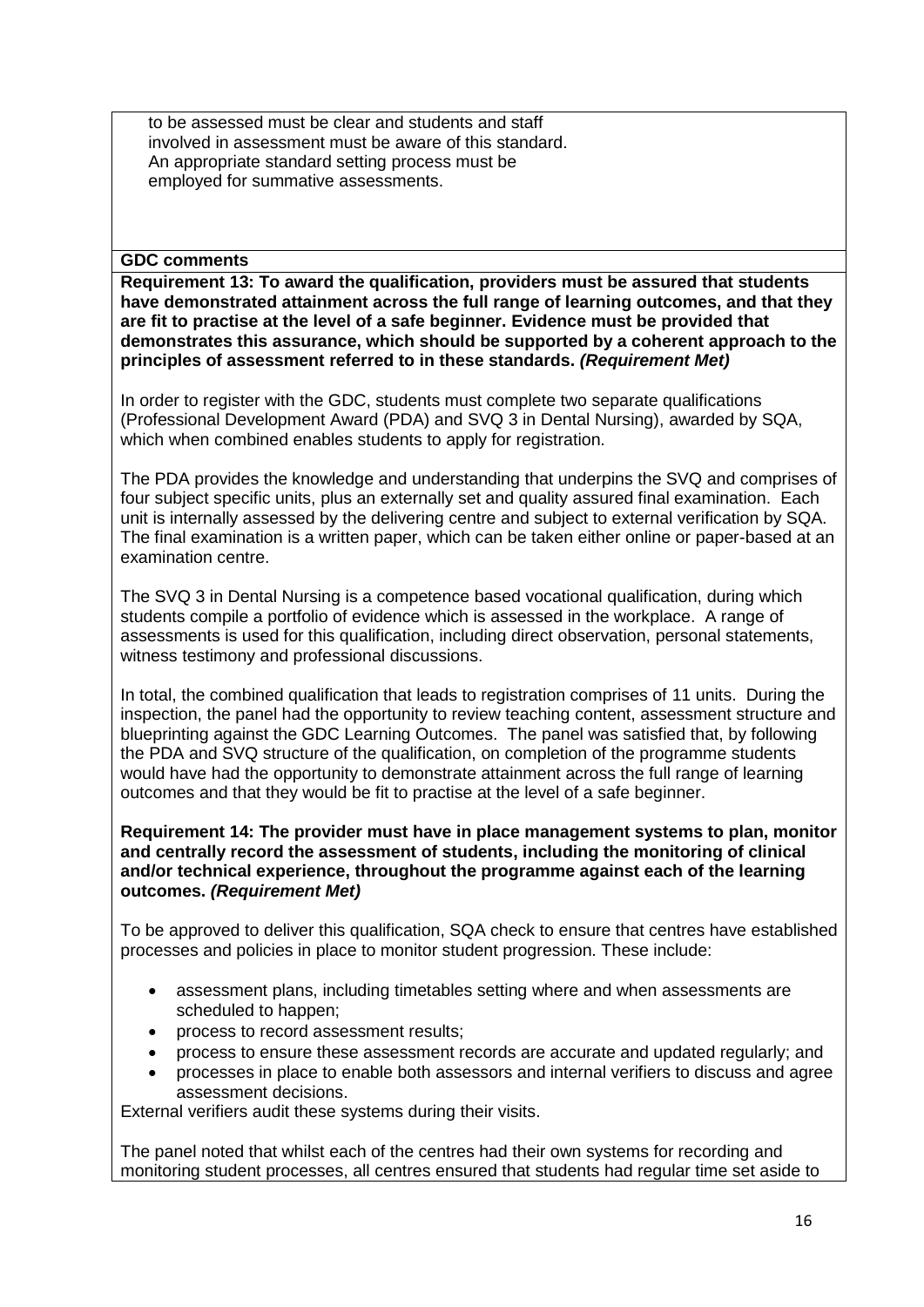have tutorials with centre staff where their progress could be discussed. Tutorials were also an opportunity to discuss additional support, should the student require it. Formal notes of these meetings are recorded in the student's portfolio.

As a final check, SQA will not issue their dental nursing award, until centres have provided them with evidence that their students have completed and passed all assessments.

**Requirement 15: Students must have exposure to an appropriate breadth of patients/procedures and should undertake each activity relating to patient care on sufficient occasions to enable them to develop the skills and the level of competency to achieve the relevant GDC learning outcomes.** *(Requirement Met)*

*Regular meetings with the student, and visits to the individual work placements, assist the centres in identifying if a student at a particular work placement is having difficulty in treating the appropriate breadth of patients to enable them to attain the qualification. The panel was informed that where necessary, students have been placed at other practices within the centre's catchment area so that students can treat patients with specific treatment needs that may not be routinely managed in their designated dental practice.* 

**Requirement 16: Providers must demonstrate that assessments are fit for purpose and deliver results which are valid and reliable. The methods of assessment used must be appropriate to the learning outcomes, in line with current and best practice and be routinely monitored, quality assured and developed. (***Requirement Partly Met)*

In conjunction with an assessor, students are able to create their own individual assessment plans, which includes when they are assessed on clinical procedures and duties that they must carry out in the workplace. In order to ensure assessments are fair and equitable across all centres, SQA has developed exemplar assessments to provide a benchmark against which the assessments devised by the centres can be measured. In addition to this, centres are permitted to submit their assessments to SQA prior to them being utilised for checking and approval.

The PDA is the only unit for completion and assessment. The awarding of the PDA is dependent on students passing the individual units and the end exam in the form of a question paper which covers the content of all four units. SQA have taken the decision collectively to promote the use of question papers to assess the four individual units to ensure that all students have the same degree of exposure to the exam process prior to the end exam. Centres are however, able to choose alternative forms of assessment but all follow the model outlined above. SQA has developed a question bank for these assessments, however they are currently in the progress of updating the electronic database that holds the question bank to enable randomly generated question papers to be produced for students undertaking these assessments from 2017 onwards. The panel agreed that further development of the question bank must continue to ensure a fit for purpose system is in place for future cohorts of students.

The SVQ element of the programme is completed in the workplace and assessed through a variety of methods, such as direct observation, personal statements, witness testimony and professional discussions. All assessment decisions are subject to internal verification and a sample of assessments are scrutinised by the External Verifiers to ensure quality and standardisation are maintained.

**Requirement 17: Assessment must utilise feedback collected from a variety of sources, which should include other members of the dental team, peers, patients and/or customers.** *(Requirement Partly Met)*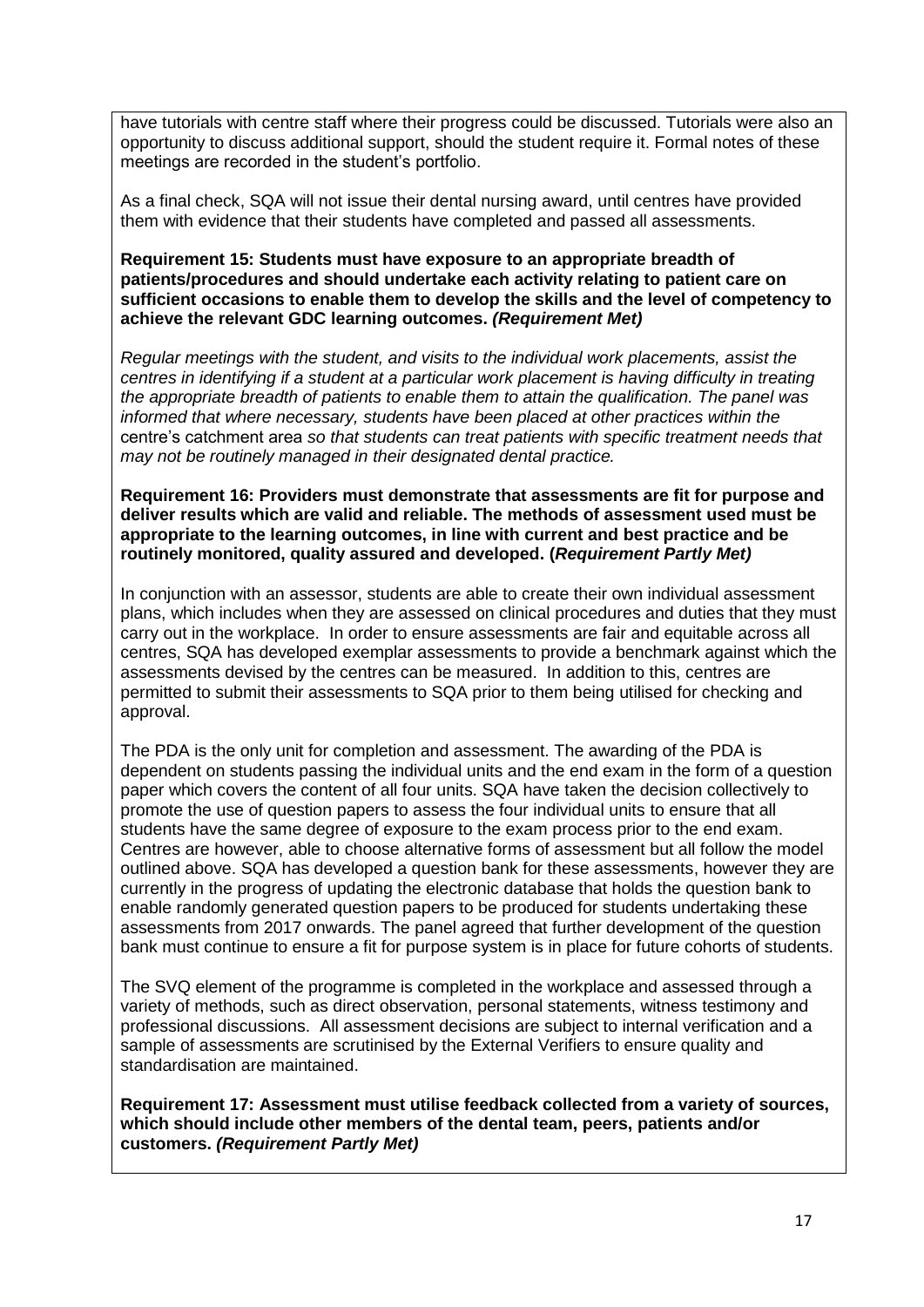*While the content and structure of the final assessment is determined solely by SQA, centres are able to determine how they choose to assess their students at the end of each unit. Guidance to enable this to be done, is provided by SQA in the form of templates, learning outcomes for each of the units and clear marking guides. When completing each unit, centres do ask for feedback on the delivery of the teaching and assessments that had to be carried out. Centres did provide the panel with examples of where teaching sessions have been amended when students found particular topics difficult to understand. The panel was also informed that some assessments have also been modified as a result of student feedback.*

*Feedback from the centres and students, provided to the external verifiers will also be considered by SQA when feeding back to the SSC, during the next review of the NOS.*

*Although there was evidence of feedback from work placements and patients, the quality of this feedback varied from centre to centre and there was also no process in place to demonstrate how this information contributes to the development of assessments.*

**Requirement 18: The provider must support students to improve their performance by providing regular feedback and by encouraging students to reflect on their practice.** *(Requirement Met)*

Reflection is an integral part of the programme and students must reflect frequently while studying to be a dental nurse. Students are taught that reflection is a valuable tool in evaluating their skills and knowledge and that each reflective account should address:

- the quality of the way a particular procedure or duty was carried out;
- the outcomes  $-$  how difficult/easy did they find the task;
- what they could have done better; and
- what would they improve when they have to carry out this procedure or duty again?

Reflective accounts are signed off by a GDC registrant in the student's work placements, and these accounts are checked by the centres during tutorials or during assessment visits.

**Requirement 19: Examiners/assessors must have appropriate skills, experience and training to undertake the task of assessment, including appropriate general or specialist registration with a UK regulatory body. Examiners/ assessors should have received training in equality and diversity relevant for their role.** *(Requirement Met)*

The panel noted that SQA require all staff delivering the PDA and SVQ to be registered with the GDC, be competent in their role and be in possession of a teaching qualification. In addition to this, all centres are required to have an Equality and Diversity policy in place. Assessors and internal verifiers, responsible for the workplace assessment element of the SVQ, are required to hold the SQA Assessor/Verifier qualification.

During the centre visits, the panel was provided with evidence detailing the registration status, range of qualifications and relevant CPD that staff members hold. The inspectors were satisfied that SQA and the centres delivering this programme have met this requirement.

**Requirement 20: Providers must ask external examiners to report on the extent to which assessment processes are rigorous, set at the correct standard, ensure equity of treatment for students and have been fairly conducted. The responsibilities of the external examiners must be clearly documented. (***Requirement Partly Met)*

As noted in Requirement 11, SQA does not currently employ a dedicated External Examiner to scrutinise the quality management framework or assessment process. Following the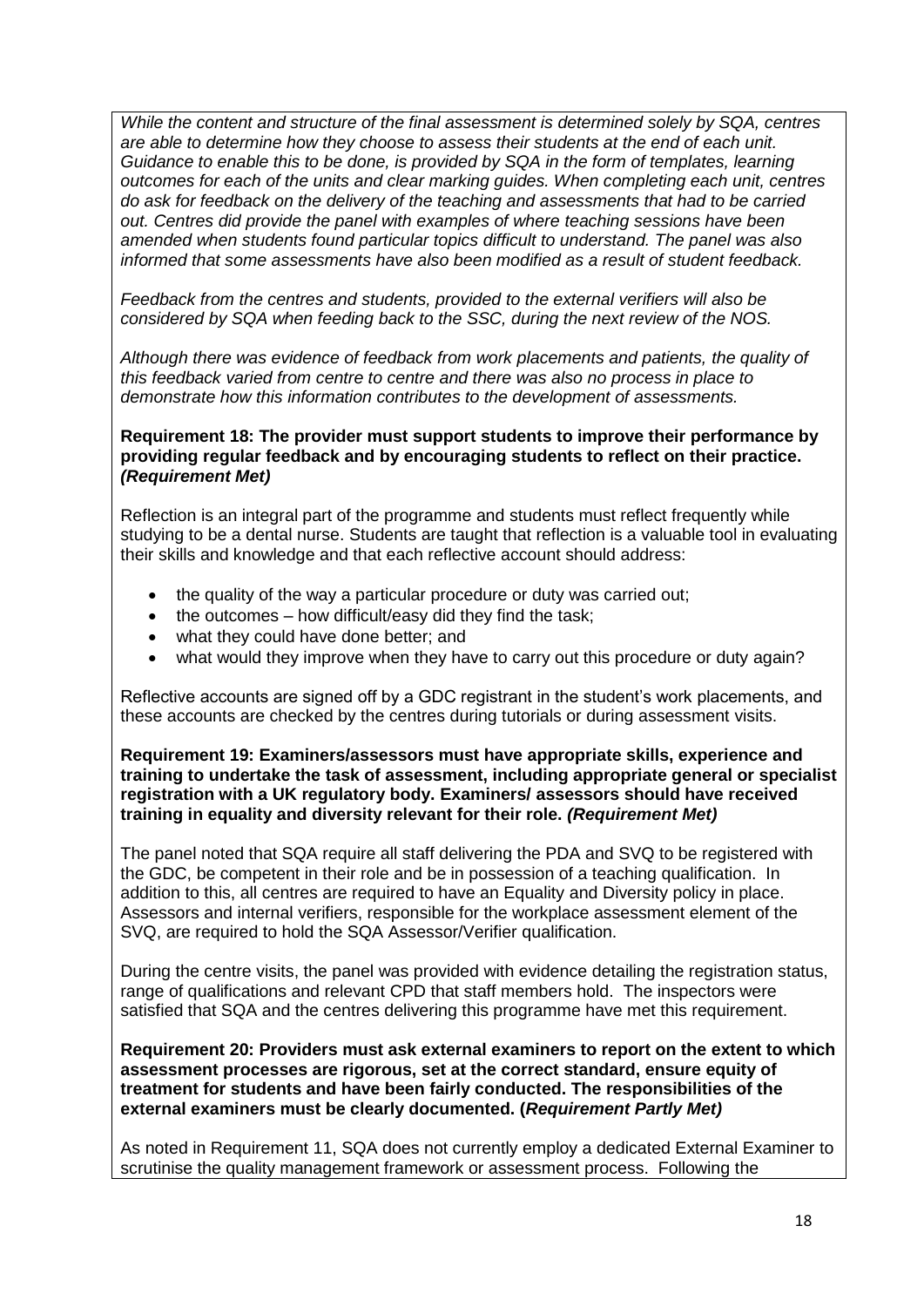programme inspection in April 2016, the panel was informed that from Autumn 2016 onwards, SQA will ensure the assessments and question papers are independently moderated to ensure their validity as assessment methods.

While the programme does not have an External Examiner to review assessments, the inspectors were pleased to see SQA making noteworthy use of the External Verifiers (EV). The EVs are required to review how assessments have been implemented to ensure consistency and fairness across all centres. The inspectors were provided with copies of EVs reports from centre visits, which detail areas for improvement as well as noting evidence of good practice.

#### **Requirement 21: Assessment must be fair and undertaken against clear criteria. The standard expected of students in each area to be assessed must be clear and students and staff involved in assessment must be aware of this standard. An appropriate standard setting process must be employed for summative assessments. (***Requirement Partly Met)*

To ensure consistency across the centres, SQA have assessment strategies, outcomes and marking criteria set out in their individual unit specification guidance. Audits by the EVs also play a significant role in making sure all students are being assessed on the same topics against the same criteria.

The panel saw examples of centre staff and student handbooks, which all set out information about the eleven units, the learning outcomes, the assessments students were required to complete, the assessment marking criteria and the different ways in which students could demonstrate they were meeting the aims and objectives of that particular unit. From speaking with staff and students, it was clear all parties involved in the assessment process were sufficiently knowledgeable about what was required.

The final summative assessment is devised by SQA, and is overseen by a Chief Examiner who decides the content of the paper. The marking and the final sign off of marks is agreed by SQA staff. To graduate from the programme, students must achieve 65% in this final assessment. The panel was informed this mark was something that was in place historically and SQA were therefore unable to provide any evidence of standard setting as to how this mark was previously agreed.

| <b>Actions</b> |                                                                |            |
|----------------|----------------------------------------------------------------|------------|
| <b>No</b>      | <b>Actions for the Provider</b>                                | Due date   |
| 17             | Centres must devise a process to formally collect and document | Annual     |
|                | feedback from work placements and patients, which may help in  | monitoring |
|                | the development and improvement of assessments.                | 2017/18    |
| 16             | SQA must continue to develop the electronic database           | Annual     |
|                | containing the PDA question bank to enable randomly            | monitoring |
|                | generated question papers to be produced.                      | 2017/18    |
| 20             | SQA must ensure that assessments are independently             | Annual     |
|                | moderated and verified.                                        | monitoring |
|                |                                                                | 2017/18    |
| 21             | SQA must consider whether the 65% pass mark for the final      | Annual     |
|                | summative assessment is appropriate or whether it needs to be  | monitoring |
|                | reconsidered with the inclusion of a standard setting process. | 2017/18    |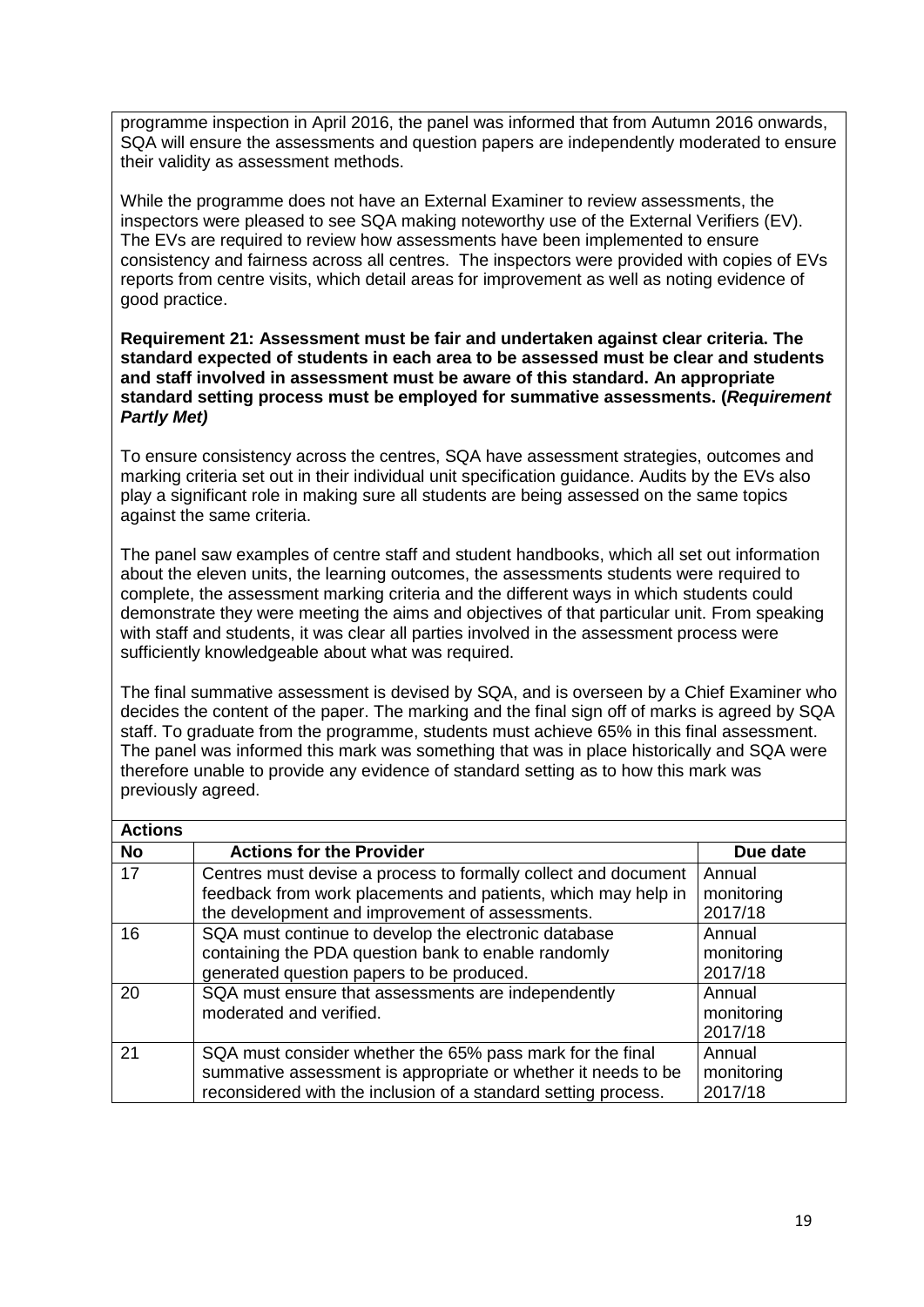# **Summary of Actions**

| Req.<br>number | <b>Action</b>                                                                                                                                                                                                                                                                                                                             | <b>Observations</b><br><b>Response from Provider</b>                                                                                                                                                                                                                                                                                                                                                                                                                                                                                                                                                                                                                                                                                                                                                                                                                                                                                                                                                                                                                | Due date                     |
|----------------|-------------------------------------------------------------------------------------------------------------------------------------------------------------------------------------------------------------------------------------------------------------------------------------------------------------------------------------------|---------------------------------------------------------------------------------------------------------------------------------------------------------------------------------------------------------------------------------------------------------------------------------------------------------------------------------------------------------------------------------------------------------------------------------------------------------------------------------------------------------------------------------------------------------------------------------------------------------------------------------------------------------------------------------------------------------------------------------------------------------------------------------------------------------------------------------------------------------------------------------------------------------------------------------------------------------------------------------------------------------------------------------------------------------------------|------------------------------|
| $\overline{7}$ | All centres must ensure they implement a formal<br>process/policy to record and monitor all patient safety<br>incidents (including those occurring in work<br>placements), and that this policy be communicated to<br>all employing dentists, who must be clear that failure<br>to comply may have consequences on their<br>registration. | This is covered by Service Level Agreements between<br>Centres and individual placement providers. In<br>addition, agreed Practice Checklists are in place. All<br>students are subject to these and placement providers<br>must comply with this. All students coming into contact<br>with patients are also subject to PGV checks.<br>Where employed students are concerned, it is the<br>employer's responsibility to ensure that the PGV check<br>is carried out and that all requirements for Fitness to<br>Practice relevant to trainee Dental Nurses are met.<br>Centres are assiduous in ensuring that these<br>responsibilities are understood. Centre also cover<br>student responsibilities in their induction programmes.<br>SQA Quality Assurance procedures also require Centres<br>comply<br>with<br>relevant<br>legislative<br>to<br>and<br>Statutory/Professional Body specific requirements<br>where appropriate, including those for students on<br>placement/work experience. This must be available at<br><b>External Verification visits.</b> | Annual monitoring<br>2017/18 |
| 8              | SQA/centres must devise a programme specific<br>fitness to practise policy applicable to all centres, staff<br>and students involved in the programme.                                                                                                                                                                                    | Fitness to Practice and compliance with GDC Standards<br>for Education underpin and are embedded throughout<br>the two qualifications. In addition, to make this even<br>more explicit, SQA introduced two new Units covering<br>induction and fitness to practice in 2016. These are:                                                                                                                                                                                                                                                                                                                                                                                                                                                                                                                                                                                                                                                                                                                                                                              | Annual monitoring<br>2017/18 |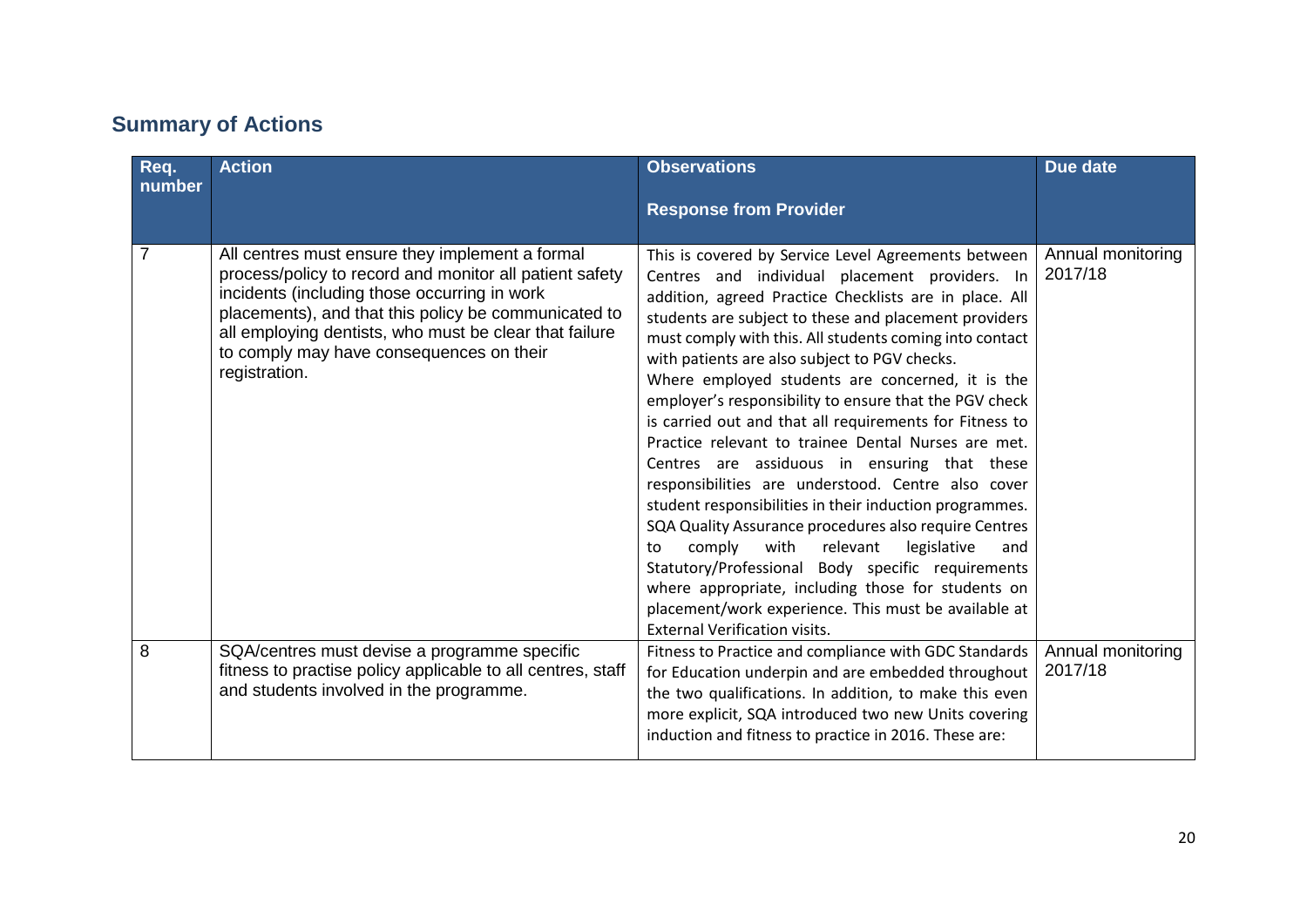|   |                                                                                                                                                                         | Dental Nursing: Introduction to Safe Working<br>$\bullet$<br>Practices within the Dental Environment<br>Dental Care Professionals: Fitness to Practice<br>The former is already being implemented in the<br>delivery of the programme being offered by the NHS<br>NES centres and is being picked up by the other<br>centres. The units are being implemented by<br>Edinburgh College in its Dental Nursing and Dental<br>Technology provision.                                                                                                                                                                                                                                                                                                                                                                                                                                                                                                                                                                                                                                                                                                                                                |                              |
|---|-------------------------------------------------------------------------------------------------------------------------------------------------------------------------|------------------------------------------------------------------------------------------------------------------------------------------------------------------------------------------------------------------------------------------------------------------------------------------------------------------------------------------------------------------------------------------------------------------------------------------------------------------------------------------------------------------------------------------------------------------------------------------------------------------------------------------------------------------------------------------------------------------------------------------------------------------------------------------------------------------------------------------------------------------------------------------------------------------------------------------------------------------------------------------------------------------------------------------------------------------------------------------------------------------------------------------------------------------------------------------------|------------------------------|
| 9 | SQA must devise a process to enable the<br>collection/recording/monitoring of information that may<br>require the content of the programme to be adapted<br>or amended. | SQA already operates a system of continuous review<br>and incremental change which allows us to update our<br>provision when necessary. This includes take account<br>of feedback from a variety of subject experts and<br>stakeholders, including Centres, students, employers,<br>placement providers, service users and Professional<br>and Statutory Bodies.<br>For this particular sector, SQA's qualifications are<br>continually monitored to ensure that they are relevant<br>and reflect current practice and that statutory<br>requirements are met. We hold an annual meeting for<br>all centres as well as regular EV team meetings and<br>standardisation<br>meetings.<br>addition,<br>In<br>we<br>communicate with centres on issues arising. Feedback<br>from stakeholders can be made at any time and is<br>acted on appropriately. We have Unit Comment Forms<br>to facilitate feedback on the content of units, including<br>evidence requirements and assessment. The EV team<br>also gathers feedback from centres and students on<br>visits which is considered by the full group and officers<br>at least twice per year or as urgency of the<br>circumstances dictates. | Annual monitoring<br>2017/18 |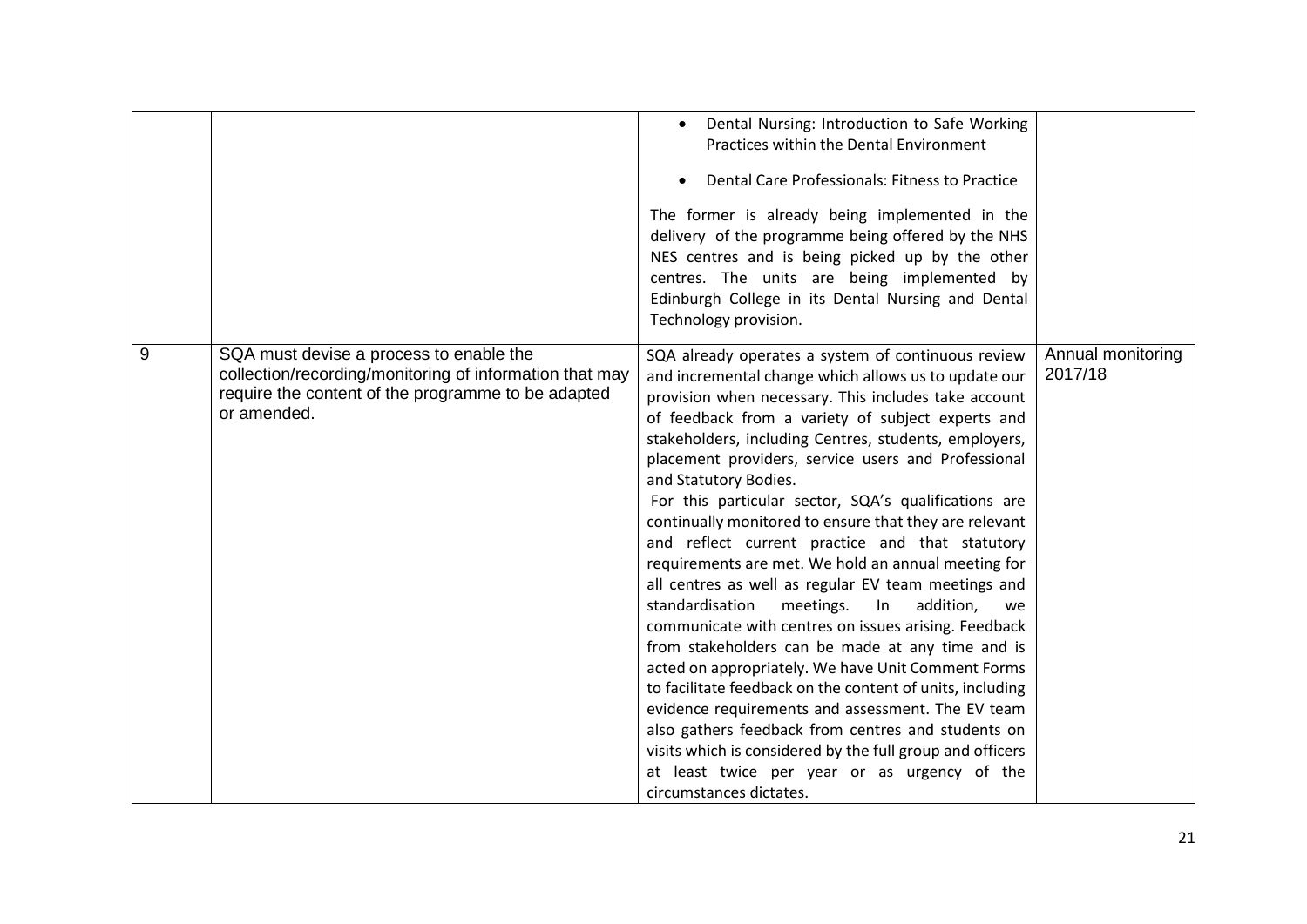| Our normal process is to assess the comments, consult<br>with our EV team and chief examiner as appropriate in<br>the first instance and consult with the Centres if it is an<br>issue affecting the qualification.<br>We are able to make necessary amendments to our<br>Higher National Units which make up the PDA and<br>HNCD and to amend frameworks to add new units (or<br>remove) to the qualification structures to ensure<br>continuing compliance with professional standards.<br>However, we cannot make amendments to the<br>National Occupational Standards per se as these are<br>the responsibility of the SSC, Skills for Health. We<br>maintain a solid working relationship with the SSC<br>which allows us to raise issues regarding the content of<br>the NOS and the Modern Apprenticeship and we<br>participate fully in consultations and reviews.<br>11<br>SQA must consider utilising external organisations to<br>Annual monitoring<br>SQA agreed with the Inspectors that the credibility of<br>review their quality assurance framework and<br>2017/18<br>the external final Question Paper for the PDA would<br>processes to ensure they remain robust, and consider<br>be further enhanced by introducing independent<br>implementing any subsequent suggestions.<br>vetting/moderation of the proposed exam paper. In<br>this context, 'independent' is taken to mean by an<br>individual/individuals with no involvement in the<br>development of the question paper and is not part of<br>the EV or Marking teams. To this end, future Question<br>Papers, beginning with the June 2017 Question<br>Paper, will be externally vetted and moderated.<br>SQA's general Quality Assurance framework and<br>processes are already subject to Quality Audit by the<br>regulators and external auditors to comply with<br>Scottish Government requirements. |  |  |
|-----------------------------------------------------------------------------------------------------------------------------------------------------------------------------------------------------------------------------------------------------------------------------------------------------------------------------------------------------------------------------------------------------------------------------------------------------------------------------------------------------------------------------------------------------------------------------------------------------------------------------------------------------------------------------------------------------------------------------------------------------------------------------------------------------------------------------------------------------------------------------------------------------------------------------------------------------------------------------------------------------------------------------------------------------------------------------------------------------------------------------------------------------------------------------------------------------------------------------------------------------------------------------------------------------------------------------------------------------------------------------------------------------------------------------------------------------------------------------------------------------------------------------------------------------------------------------------------------------------------------------------------------------------------------------------------------------------------------------------------------------------------------------------------------------------------------------------------------------------------------------------------|--|--|
|                                                                                                                                                                                                                                                                                                                                                                                                                                                                                                                                                                                                                                                                                                                                                                                                                                                                                                                                                                                                                                                                                                                                                                                                                                                                                                                                                                                                                                                                                                                                                                                                                                                                                                                                                                                                                                                                                         |  |  |
|                                                                                                                                                                                                                                                                                                                                                                                                                                                                                                                                                                                                                                                                                                                                                                                                                                                                                                                                                                                                                                                                                                                                                                                                                                                                                                                                                                                                                                                                                                                                                                                                                                                                                                                                                                                                                                                                                         |  |  |
|                                                                                                                                                                                                                                                                                                                                                                                                                                                                                                                                                                                                                                                                                                                                                                                                                                                                                                                                                                                                                                                                                                                                                                                                                                                                                                                                                                                                                                                                                                                                                                                                                                                                                                                                                                                                                                                                                         |  |  |
|                                                                                                                                                                                                                                                                                                                                                                                                                                                                                                                                                                                                                                                                                                                                                                                                                                                                                                                                                                                                                                                                                                                                                                                                                                                                                                                                                                                                                                                                                                                                                                                                                                                                                                                                                                                                                                                                                         |  |  |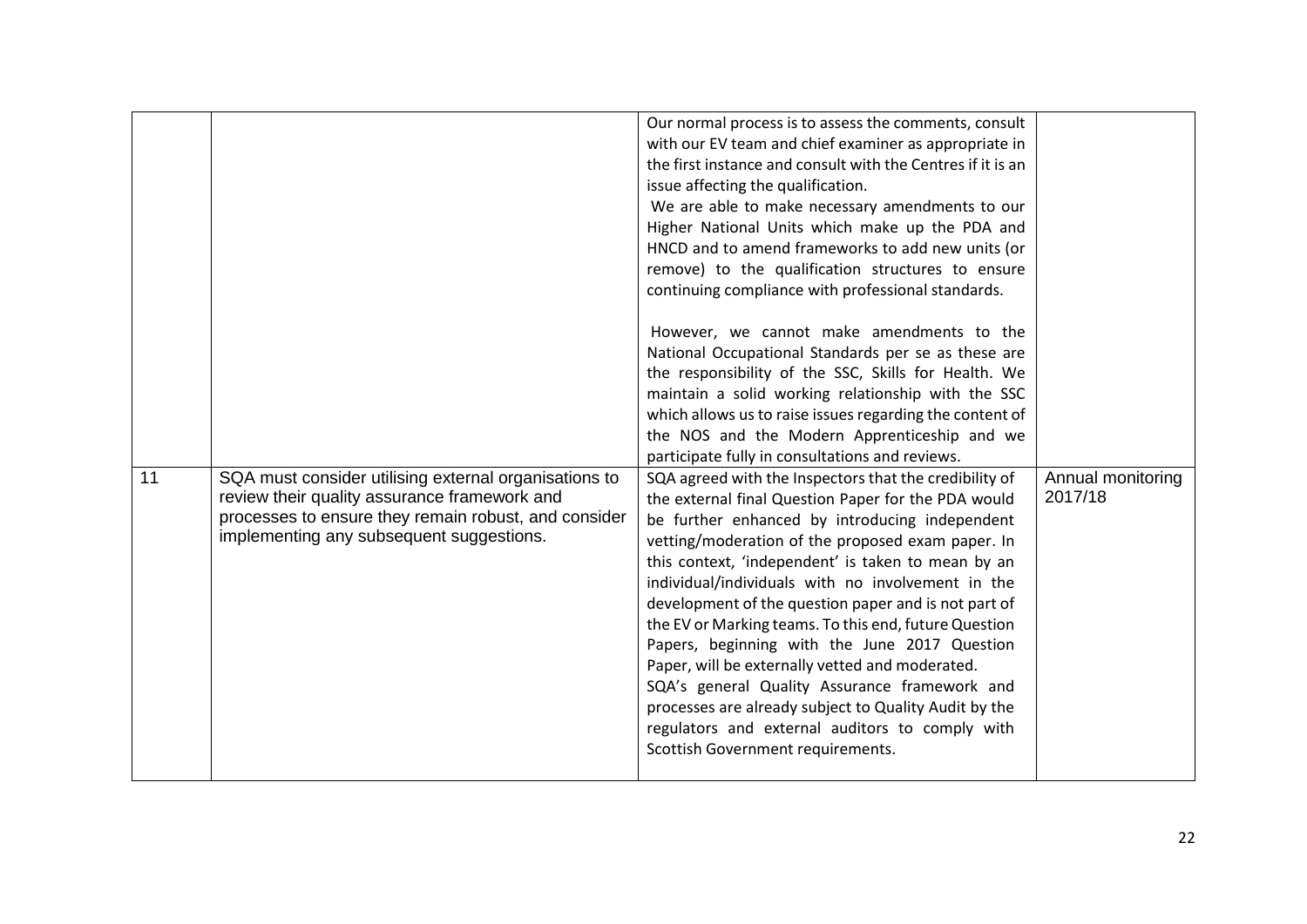| 11 | Centres must devise a process to enable patients to<br>formally feedback on student performance during<br>work placements.                               | As mentioned above, Centres operate Service Level<br>Agreements with their work placement providers and<br>practice employers which includes the collection and<br>analysis of feedback relating to student performance to<br>inform assessment of competence and knowledge. This<br>includes seeking feedback from patients. However, as<br>mentioned elsewhere in this response, Centres cannot<br>compel individual patients to provide feedback.<br>Centres can and do encourage such feedback but<br>cannot insist on it. They and we at SQA recognise that<br>this would be best practice but our hands are<br>somewhat tied as to the outcome. We can 'request' but<br>nothing more.                                                                                                                                                                                                                                        | Annual monitoring<br>2017/18 |
|----|----------------------------------------------------------------------------------------------------------------------------------------------------------|------------------------------------------------------------------------------------------------------------------------------------------------------------------------------------------------------------------------------------------------------------------------------------------------------------------------------------------------------------------------------------------------------------------------------------------------------------------------------------------------------------------------------------------------------------------------------------------------------------------------------------------------------------------------------------------------------------------------------------------------------------------------------------------------------------------------------------------------------------------------------------------------------------------------------------|------------------------------|
| 16 | SQA must continue to develop the electronic<br>database containing the PDA question bank to enable<br>randomly generated question papers to be produced. | SQA is fully committed to ensuring the relevance of the<br>electronic database which underpins our online<br>assessment process for these qualifications. We are<br>fortunate to have access to expert practitioners and the<br>support of NHS NES to facilitate this. The database is<br>subject to ongoing updates to reflect changes<br>(additions/deletions) to the question bank.<br>Random generation of practice question papers, both<br>for individual Unit and overall PDA assessments has<br>been in place from the outset and is working well. The<br>random selection of questions is based on a small<br>number of the available questions contained in the<br>Question Bank in order to protect the integrity and<br>confidentiality of final assessment papers. This<br>guarantees that the selection is unseen and cannot be<br>known beforehand. The Question Bank is also subject<br>to continuous improvement. | Annual monitoring<br>2017/18 |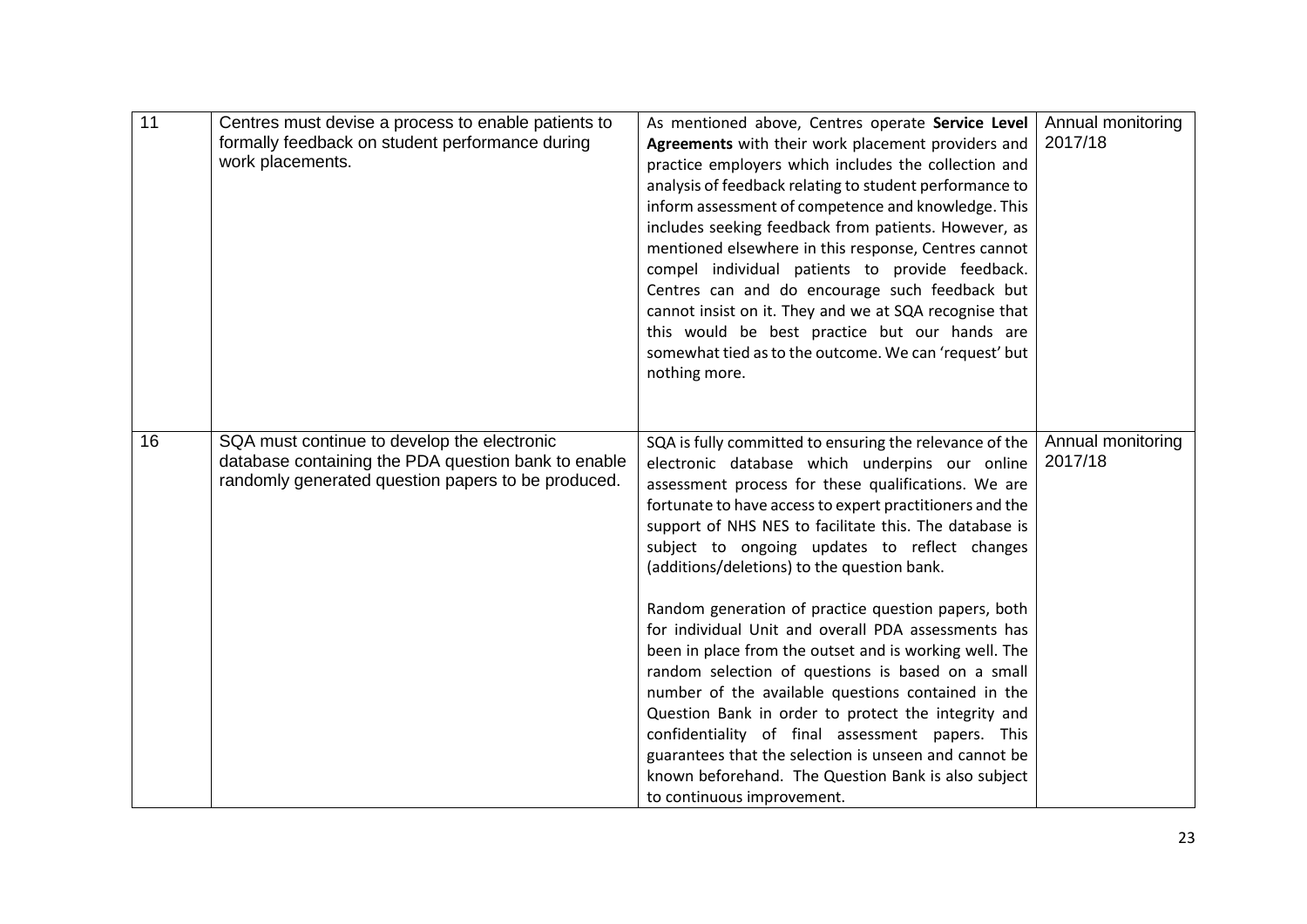This process allows Centres to familiarise their students with exam procedures and provides information on student progress towards readiness for formal assessment. Centres base their unit assessments on the SQA Assessment Support Packs (ASPs) which have a question paper approach as outlined in the body of the report. These assessments are held on the SQA Secure Site and are not available on the public website to ensure the integrity and security of the assessment.

It should be noted that for the final – external - exam assessment, random generation is still being developed and we expect to be in a position to deliver this by the end of 2017. However, we would add the caveat that online assessment of all candidates is an aspiration – it is but one method of assessment and, while we are actively promoting its use, implementation by Centres is dependent on a variety of factors, particularly infrastructure (software and hardware). SQA would not – and could not – insist on this as the sole method of assessment, either at Unit or final, external, question paper. SQA will continue to make paper copies of the final Question Paper available to Centres. Utilisation of the online question paper for the December exam held on Dec 2, 2016, was limited to two Centres, with one presenting just one candidate. Although disappointing, this was not unexpected as presentations for the December Diet are always considerably smaller than for the June Diet. However, we expect that the majority of students and centres will continue to opt for the traditional paper approach.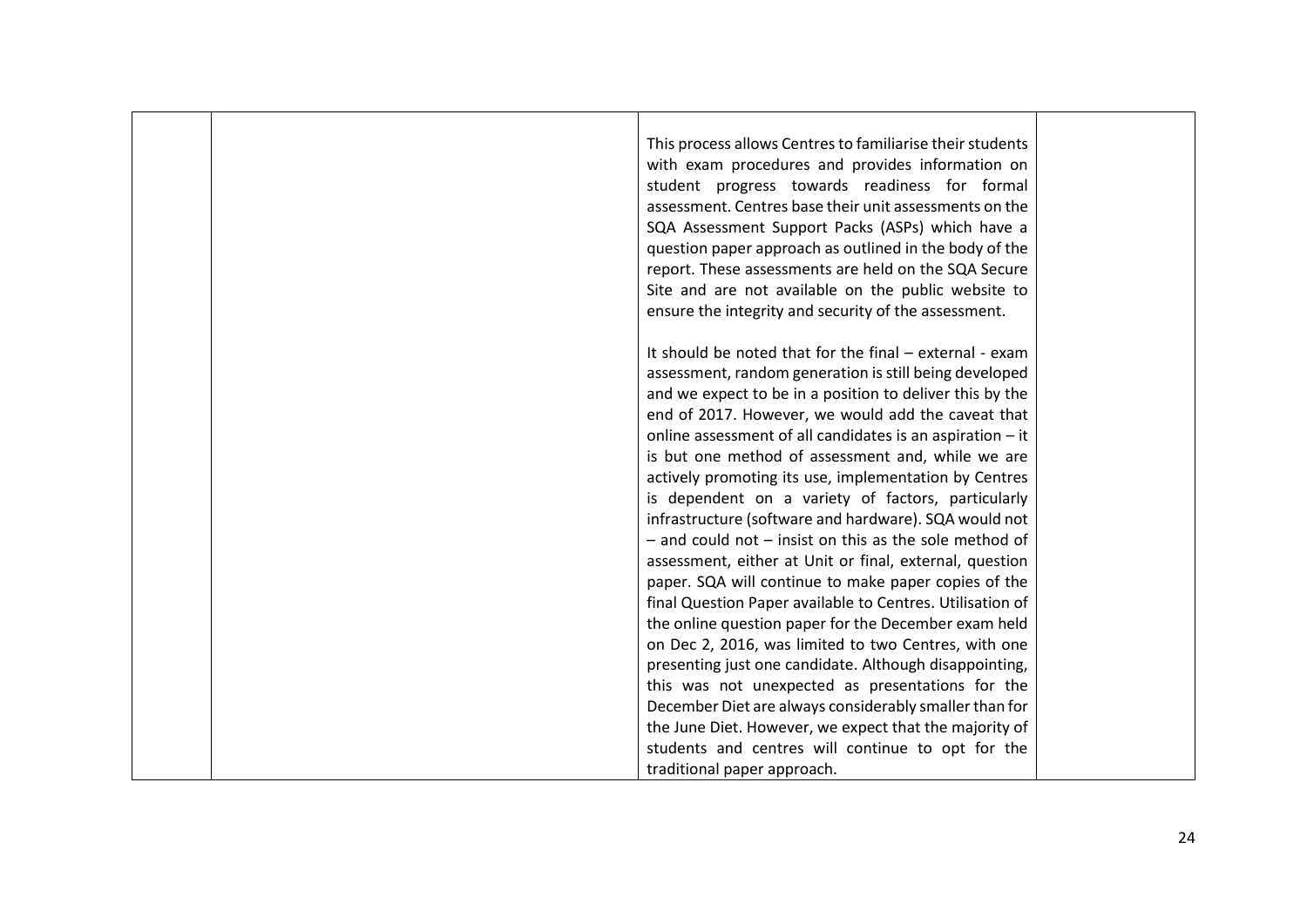| 17 | Centres must devise a process to formally collect and | SQA welcomes feedback on its qualifications. This        | Annual monitoring |
|----|-------------------------------------------------------|----------------------------------------------------------|-------------------|
|    | document feedback from work placements and            | helps to ensure continuing relevance and credibility.    | 2017/18           |
|    | patients, which may help in the development and       | Such information is usually received from Centres and    |                   |
|    | improvement of assessments.                           | External Verifiers, however feedback from other          |                   |
|    |                                                       | stakeholders, such as placement providers, employers,    |                   |
|    |                                                       | students and, in this case, patients is also considered  |                   |
|    |                                                       | when received or as a result of consultation. However,   |                   |
|    |                                                       | SQA, and, it follows, Centres, cannot compel specific    |                   |
|    |                                                       | groupings/individuals to provide feedback and we         |                   |
|    |                                                       | appreciate it when we do receive feedback and            |                   |
|    |                                                       | acknowledge that this often leads to improvements.       |                   |
|    |                                                       |                                                          |                   |
|    |                                                       | Feedback on assessments and delivery is collected        |                   |
|    |                                                       | from a variety of sources as highlighted in the report.  |                   |
|    |                                                       | Each Centre has procedures in place to collect feedback  |                   |
|    |                                                       | from Employers/Practices providing work placement        |                   |
|    |                                                       | opportunities as part of individual Service Level        |                   |
|    |                                                       | Agreements. These General Practices/Clinics have         |                   |
|    |                                                       |                                                          |                   |
|    |                                                       | their own procedures in place to collect feedback from   |                   |
|    |                                                       | patients and where this involves a student on            |                   |
|    |                                                       | placement, would present this to the Centre as part of   |                   |
|    |                                                       | the Service Level Agreement and a responsibility to      |                   |
|    |                                                       | promote and protect patient safety.                      |                   |
|    |                                                       |                                                          |                   |
|    |                                                       | All feedback is considered by the individual centre and  |                   |
|    |                                                       | enables the centre to modify its internal assessments    |                   |
|    |                                                       | where appropriate. SQA communicates regularly with       |                   |
|    |                                                       | its centres and the External Verifier team is in regular |                   |
|    |                                                       | contact with centres $-$ this ensures a good flow of     |                   |
|    |                                                       | communication and enables issues arising to be           |                   |
|    |                                                       | considered and dealt with appropriately. It should be    |                   |
|    |                                                       | noted that not all feedback may be relevant and may      |                   |
|    |                                                       | not be credible upon investigation. Conversely, there    |                   |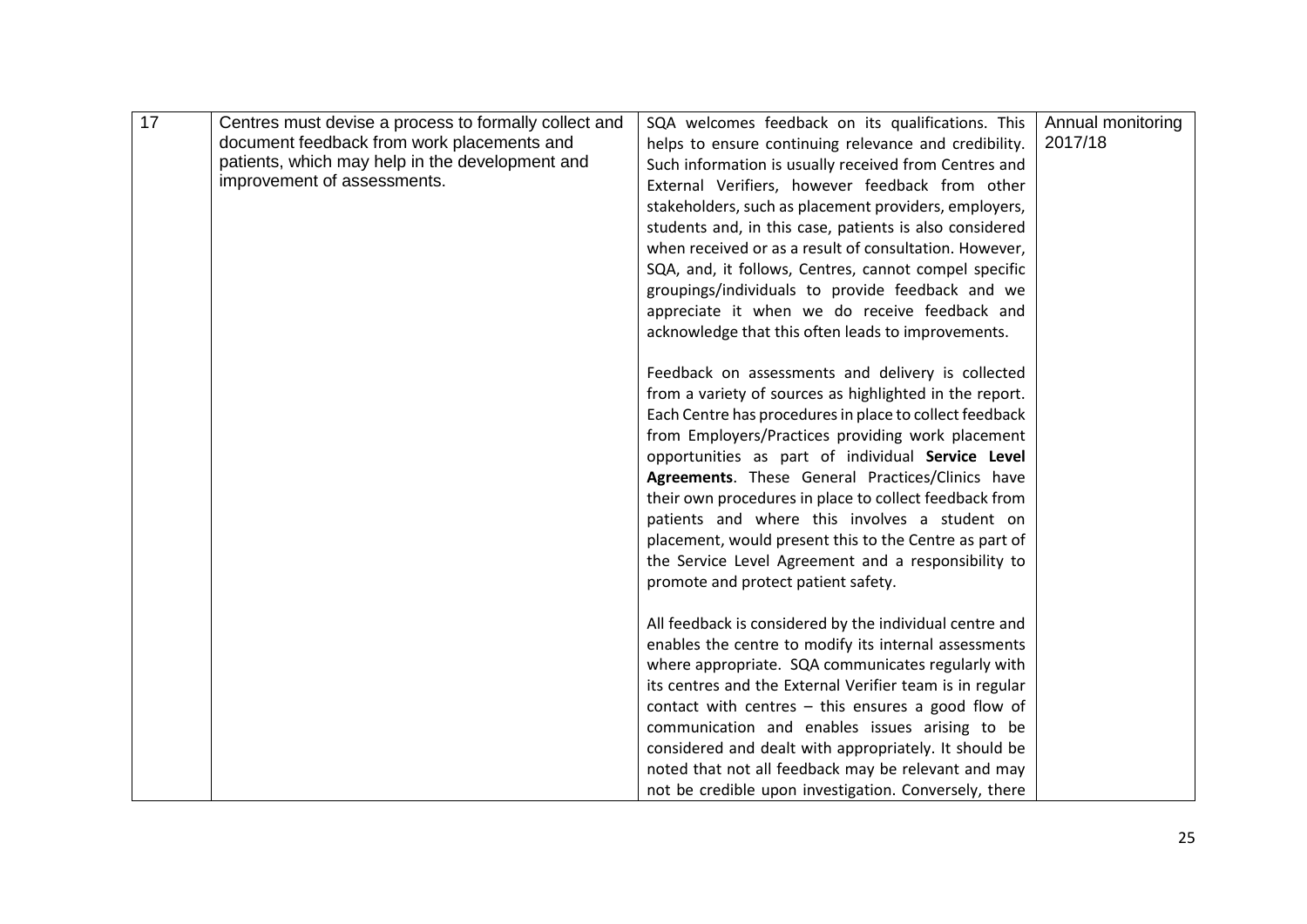|    |                                                  | may be occasions where the feedback is applicable<br>across the qualification and, in such circumstances,<br>SQA would investigate and take appropriate action to |                   |
|----|--------------------------------------------------|-------------------------------------------------------------------------------------------------------------------------------------------------------------------|-------------------|
|    |                                                  | update its exemplar assessments/question bank in                                                                                                                  |                   |
|    |                                                  | consultation with the Centres and other stakeholders.                                                                                                             |                   |
|    |                                                  |                                                                                                                                                                   |                   |
|    |                                                  | However, it must be noted that all assessments must                                                                                                               |                   |
|    |                                                  | be in accordance with the stated Evidence                                                                                                                         |                   |
|    |                                                  | Requirements contained in each unit and these are                                                                                                                 |                   |
|    |                                                  | based on the National Occupational Standards. The                                                                                                                 |                   |
|    |                                                  | NOS are, in turn, required to reflect GDC Guidelines.                                                                                                             |                   |
|    |                                                  | This is out-with the scope and remit of individual<br>centres.                                                                                                    |                   |
|    |                                                  | The NOS are the responsibility of the Sector Skills                                                                                                               |                   |
|    |                                                  | Council (SSC) and neither SQA nor individual Centres                                                                                                              |                   |
|    |                                                  | can make changes to the NOS. SQA has a responsibility                                                                                                             |                   |
|    |                                                  | to gather information on implementation of the                                                                                                                    |                   |
|    |                                                  | qualifications from stakeholders and will make                                                                                                                    |                   |
|    |                                                  | appropriate representation to the SSC and actively                                                                                                                |                   |
|    |                                                  | participate in the review of the NOS. The SSC also                                                                                                                |                   |
|    |                                                  | welcomes feedback from all sources and shares this                                                                                                                |                   |
|    |                                                  | with Awarding Bodies where appropriate.                                                                                                                           |                   |
| 20 | SQA must ensure that assessments are             | SQA agreed with the Inspectors that vetting and                                                                                                                   | Annual monitoring |
|    | independently moderated and verified.            | moderation should be carried out by a relevant                                                                                                                    | 2017/18           |
|    |                                                  | individual, e.g. a subject expert / current practitioner                                                                                                          |                   |
|    |                                                  | with appropriate assessment experience, who has not                                                                                                               |                   |
|    |                                                  | been involved in the development of the assessment.                                                                                                               |                   |
|    |                                                  | Consequently, the June 2017 final Question Paper -                                                                                                                |                   |
|    |                                                  | and all subsequent external exams - will be subject to                                                                                                            |                   |
|    |                                                  | independent scrutiny prior to sign off.                                                                                                                           |                   |
| 21 | SQA must consider whether the 65% pass mark for  | SQA agreed with the Inspectors that it should move                                                                                                                | Annual monitoring |
|    | the final summative assessment is appropriate or | away from this fixed pass mark which we inherited from                                                                                                            | 2017/18           |
|    |                                                  | the now-defunct NEBDN/City & Guilds partnership. Our                                                                                                              |                   |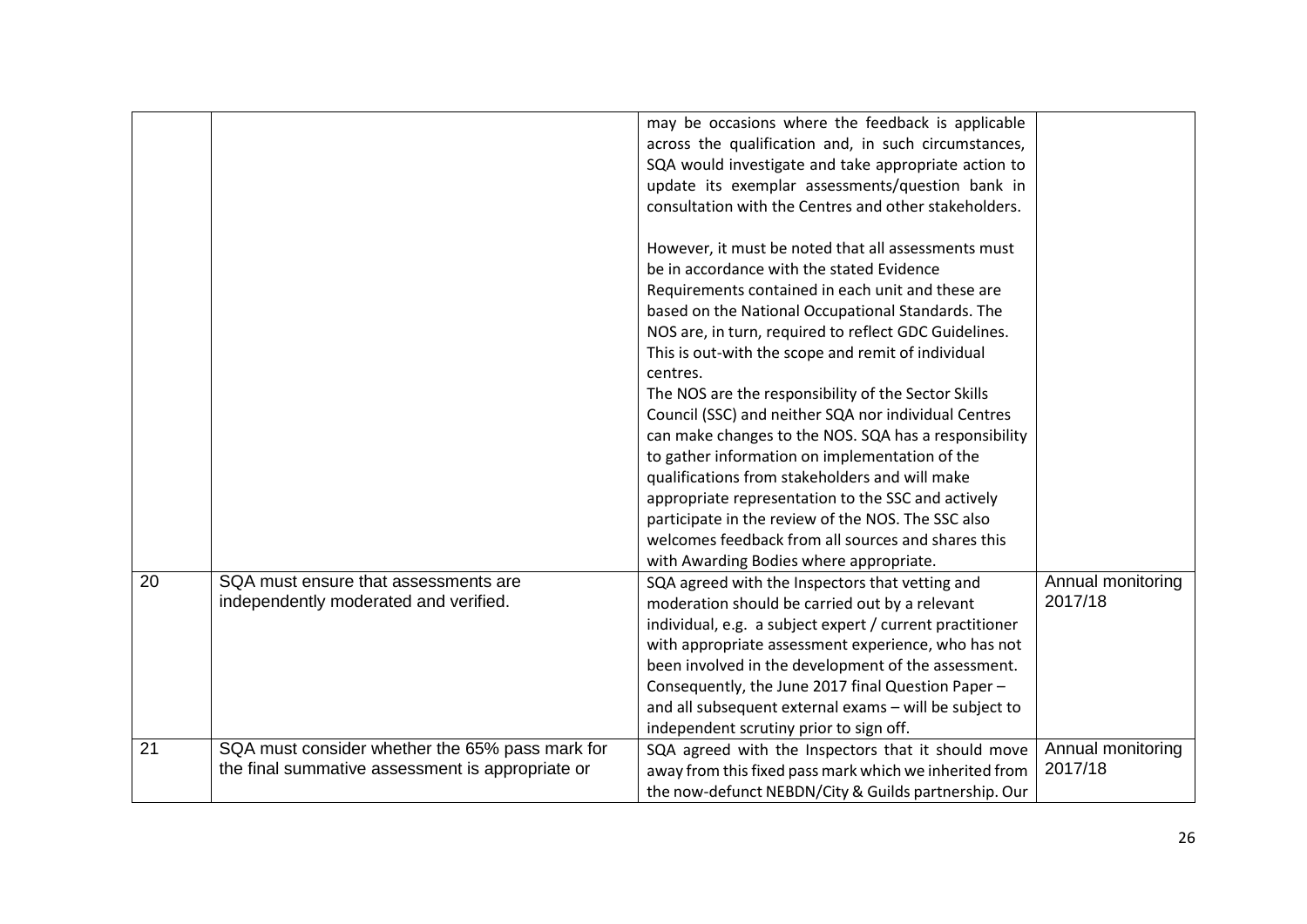| whether it needs to be reconsidered with the inclusion | standard policy for exam pass marks in that they should |  |
|--------------------------------------------------------|---------------------------------------------------------|--|
| of a standard setting process.                         | be variable and calibrated on analysis of previous exam |  |
|                                                        | performance. This particular exam is the only one we    |  |
|                                                        | operate which deviated from that policy. The            |  |
|                                                        | December 2016 Diet did not have a sufficient number     |  |
|                                                        | of entries to compare against the June 2016 exam. The   |  |
|                                                        | Question Papers were of a comparable standard and,      |  |
|                                                        | after moderation of the marking, a pass mark of 65%     |  |
|                                                        | was agreed. However, the principles of variable pass    |  |
|                                                        | marks were applied and with each successive Diet, we    |  |
|                                                        | will build a body of knowledge that will ensure a fair  |  |
|                                                        | and valid, moderated pass mark that will stand up to    |  |
|                                                        | scrutiny. Combined with weighting (see below),          |  |
|                                                        | external independent moderation of the question         |  |
|                                                        | paper and marker standardisation, we are confident      |  |
|                                                        | that best practice is being followed. The Question Bank |  |
|                                                        | will continue to be updated to accommodate necessary    |  |
|                                                        | changes.                                                |  |
|                                                        |                                                         |  |
|                                                        | The Question Paper is weighted to ensure adequate       |  |
|                                                        | coverage of the required knowledge and each paper is    |  |
|                                                        | analysed post-examination to determine the quality of   |  |
|                                                        | candidate responses. This allows us to compare          |  |
|                                                        | performance over a period of years and identify         |  |
|                                                        | patterns. This means that we are able to determine      |  |
|                                                        | strengths and weaknesses in student responses and to    |  |
|                                                        | inform future question paper development.               |  |
|                                                        |                                                         |  |
|                                                        | It is our view that the pass mark should reflect the    |  |
|                                                        | minimum to affirm competence and knowledge while        |  |
|                                                        | upholding patient safety.                               |  |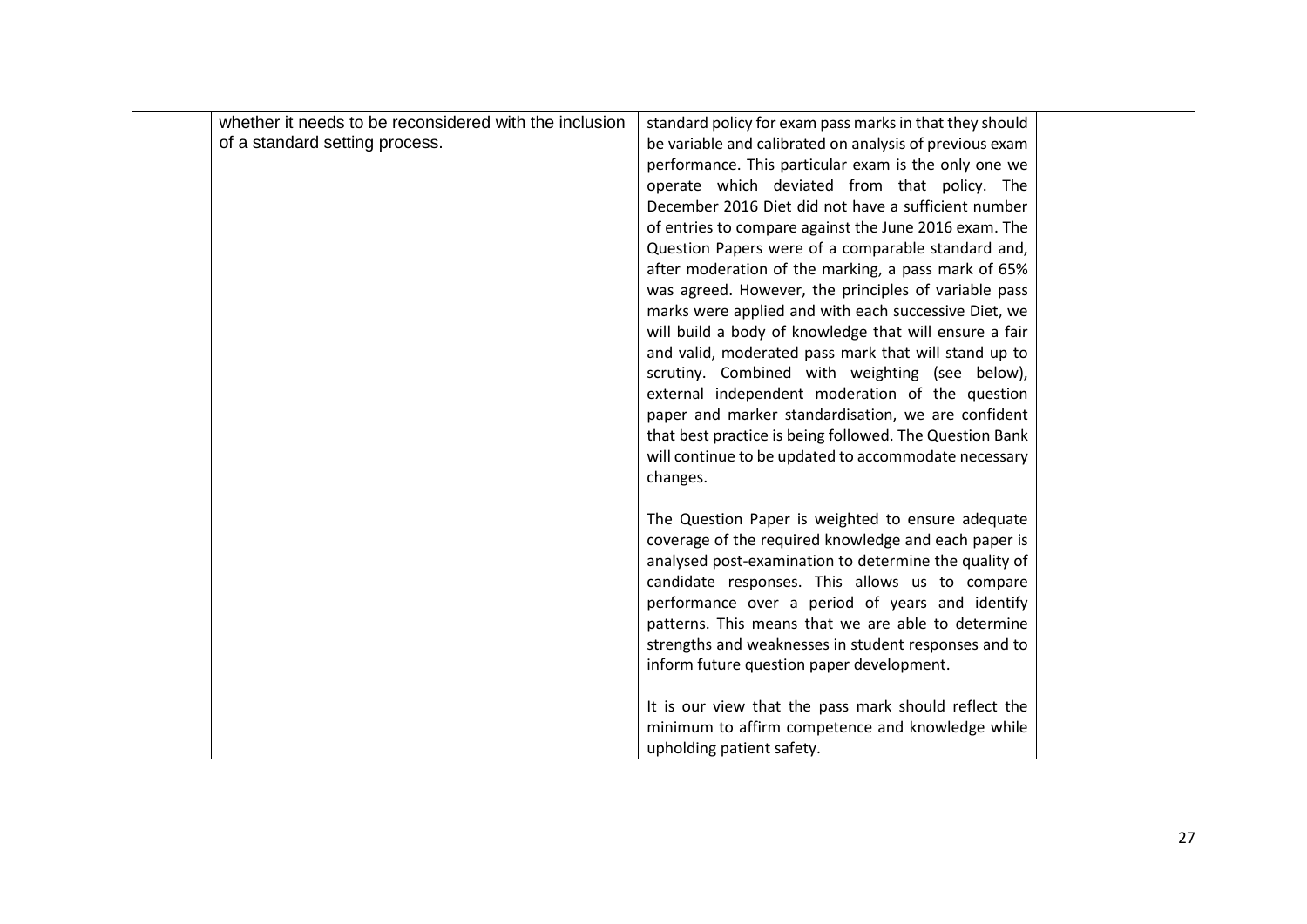# **Observations from the provider on content of report**

# **Recommendations to the GDC**

The inspectors recommend that the SVQ 3 in Dental Nursing at SCQF Level 7 continues to be approved for holders to apply for registration as a dental nurse with the General Dental Council.

The School must provide detailed information regarding how they have met, or are endeavouring to meet, the required actions set down in this report as part of the GDC's 2017/2018 annual monitoring exercise.

#### **ANNEX ONE**

#### **Inspection purpose and process**

- 1. As part of its duty to protect patients and promote high standards within the professions it regulates, the General Dental Council (GDC) quality assures the education and training of student dentists and dental care professionals (DCPs) at institutions whose qualifications enable the holder to apply for registration with the GDC. It also quality assures new qualifications where it is intended that the qualification will lead to registration. The aim of this quality assurance activity is to ensure that institutions produce a new registrant who has demonstrated, on graduation, that they have met the learning outcomes required for registration with the GDC. This ensures that students who obtain a qualification leading to registration are fit to practise at the level of a safe beginner.
- 2. Inspections are a key element of the GDC's quality assurance activity. They enable a recommendation to be made to the Council of the GDC regarding the 'sufficiency' of the programme for registration as a dentist and 'approval' of the programme for registration as a dental care professional. The GDC's powers are derived under Part II, Section 9 of the Dentists Act 1984 (as amended).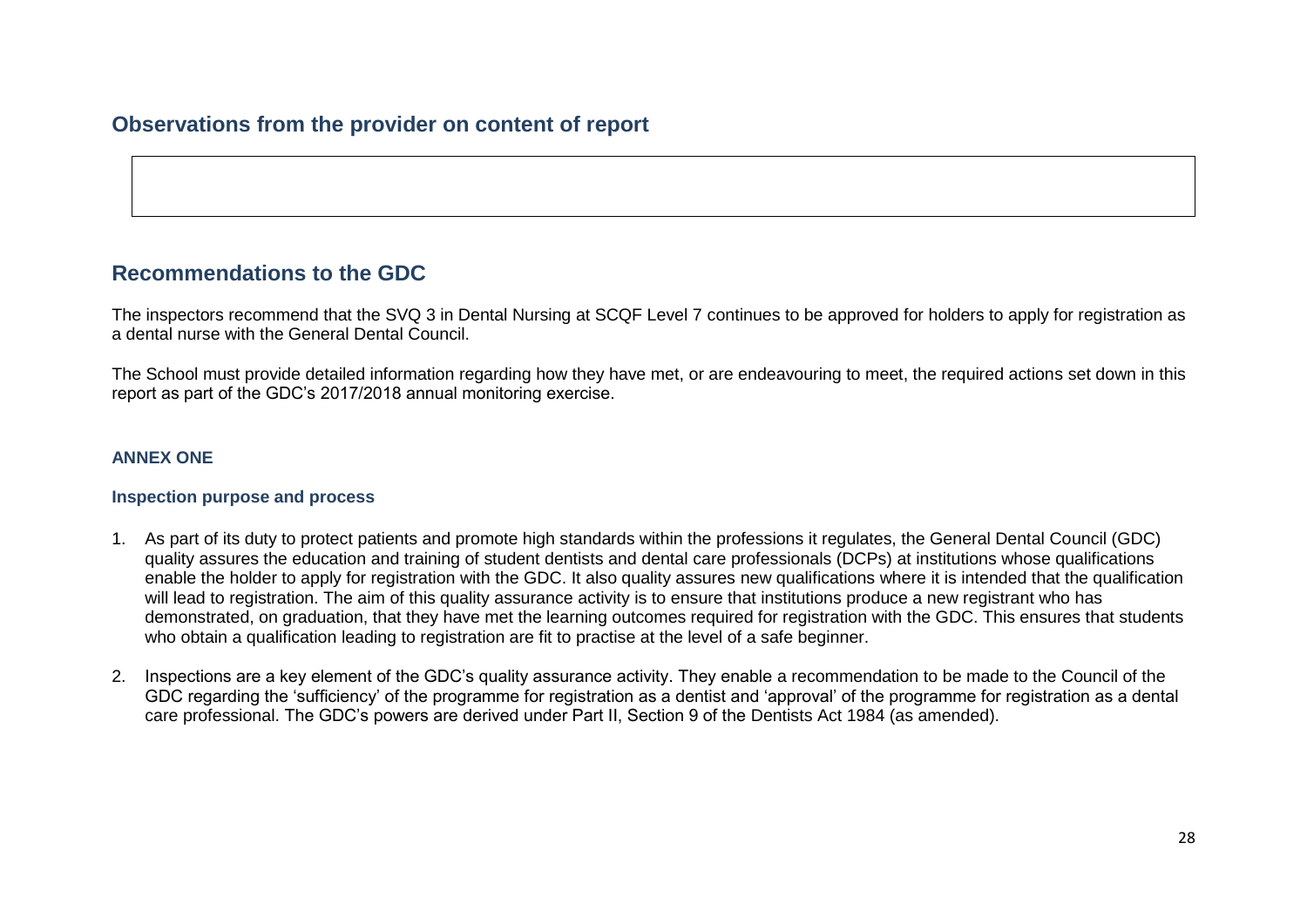- 3. The GDC document 'Standards for Education' 2<sup>nd</sup> edition<sup>1</sup> is the framework used to evaluate qualifications. There are 21 Requirements in three distinct Standards, against which each qualification is assessed.
- 4. The education provider is requested to undertake a self-evaluation of the programme against the individual Requirements under the *Standards for Education*. This involves stating whether each Requirement is 'met', 'partly met' or 'not met' and to provide evidence in support of their evaluation. The inspection panel examines this evidence, may request further documentary evidence and gathers further evidence from discussions with staff and students. The panel will reach a decision on each Requirement, using the following descriptors:

## A Requirement is **met** if:

"There is sufficient appropriate evidence derived from the inspection process. This evidence provides the inspectors with broad confidence that the provider demonstrates the Requirement. Information gathered through meetings with staff and students is supportive of documentary evidence and the evidence is robust, consistent and not contradictory. There may be minor deficiencies in the evidence supplied but these are likely to be inconsequential."

# A Requirement is **partly met** if:

"Evidence derived from the inspection process is either incomplete or lacks detail and, as such, fails to convince the inspection panel that the provider fully demonstrates the Requirement. Information gathered through meetings with staff and students may not fully support the evidence submitted or there may be contradictory information in the evidence provided. There is, however, some evidence of compliance and it is likely that either (a) the appropriate evidence can be supplied in a short time frame, or, (b) any deficiencies identified can be addressed and evidenced in the annual monitoring process."

# A Requirement is **not met** if

 $\overline{a}$ 

"The provider cannot provide evidence to demonstrate a Requirement or the evidence provided is not convincing. The information gathered at the inspection through meetings with staff and students does not support the evidence provided or the evidence is inconsistent and/or incompatible with other findings. The deficiencies identified are such as to give rise to serious concern and will require an immediate action plan from the provider. The consequences of not meeting a Requirement in terms of the overall sufficiency of a programme will depend upon the compliance of the provider across the range of Requirements and the possible implications for public protection"

5. Inspection reports highlight areas of strength and draw attention to areas requiring improvement and development, including actions that are required to be undertaken by the provider. Where an action is needed for a Requirement to be met, the term 'must' is used to describe the obligation on the provider to undertake this action. For these actions the inspectors may stipulate a specific timescale by which the

<sup>1</sup> http://www.gdc-uk.org/Aboutus/education/Documents/Standards%20for%20Education.pdf